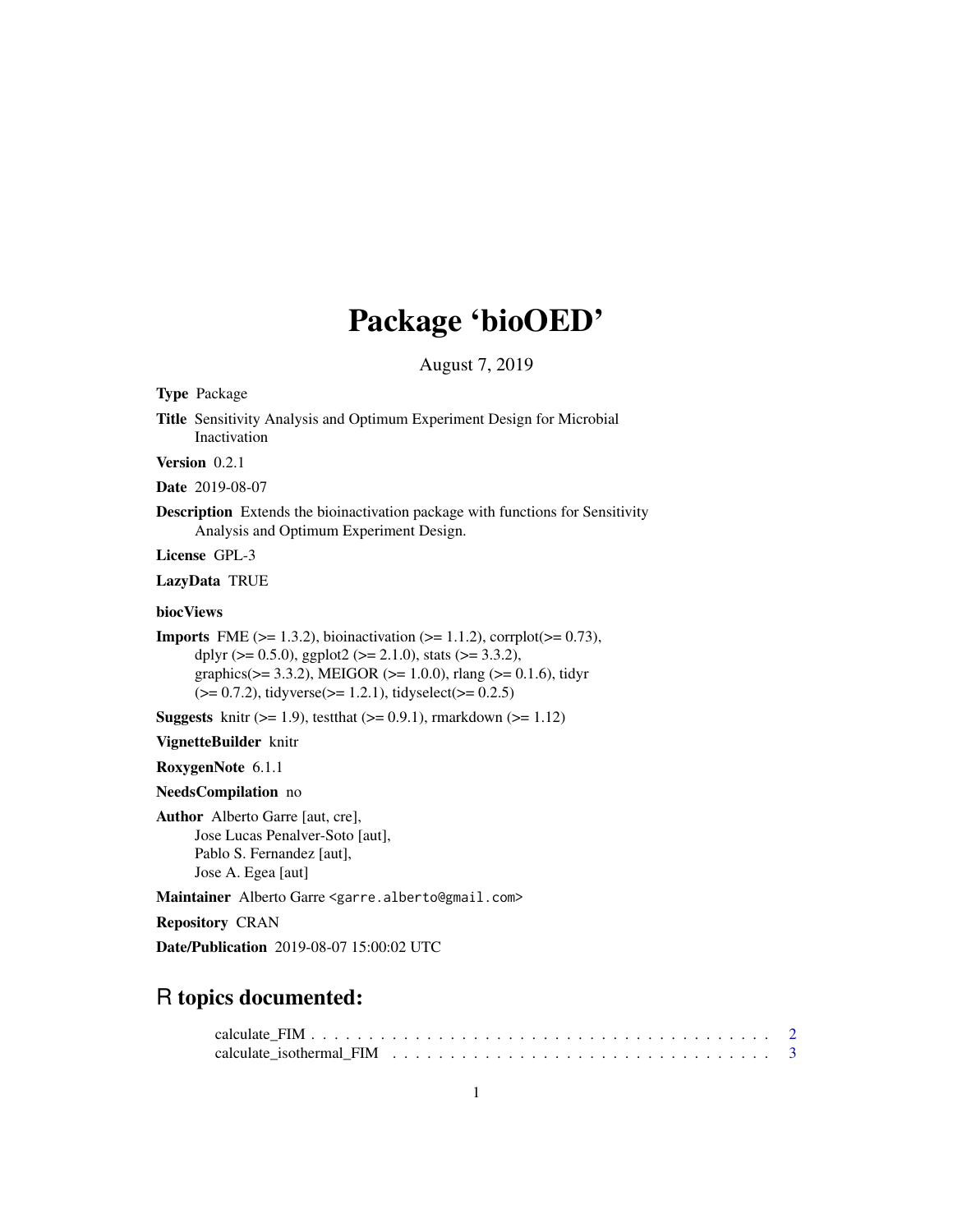<span id="page-1-0"></span>

| 10                                                                                                                       |
|--------------------------------------------------------------------------------------------------------------------------|
| 11                                                                                                                       |
| 12                                                                                                                       |
| 12                                                                                                                       |
| 13                                                                                                                       |
| 15                                                                                                                       |
| 17                                                                                                                       |
| 18                                                                                                                       |
| 19                                                                                                                       |
| 20                                                                                                                       |
| 21                                                                                                                       |
| 21                                                                                                                       |
| 22                                                                                                                       |
| 22                                                                                                                       |
| 23                                                                                                                       |
| 24                                                                                                                       |
| 24                                                                                                                       |
| 25<br>plot. OEDinactivation $\ldots \ldots \ldots \ldots \ldots \ldots \ldots \ldots \ldots \ldots \ldots \ldots \ldots$ |
| 25                                                                                                                       |
| 26                                                                                                                       |
| 26                                                                                                                       |
| 27                                                                                                                       |
| 27                                                                                                                       |
| 28                                                                                                                       |
| 28                                                                                                                       |
|                                                                                                                          |
| 30                                                                                                                       |
|                                                                                                                          |

calculate\_FIM *Calculation of Fisher Information Matrix*

# Description

The sensitivities at the different times are calculated by linear interpolation of the results provided in sensitivities.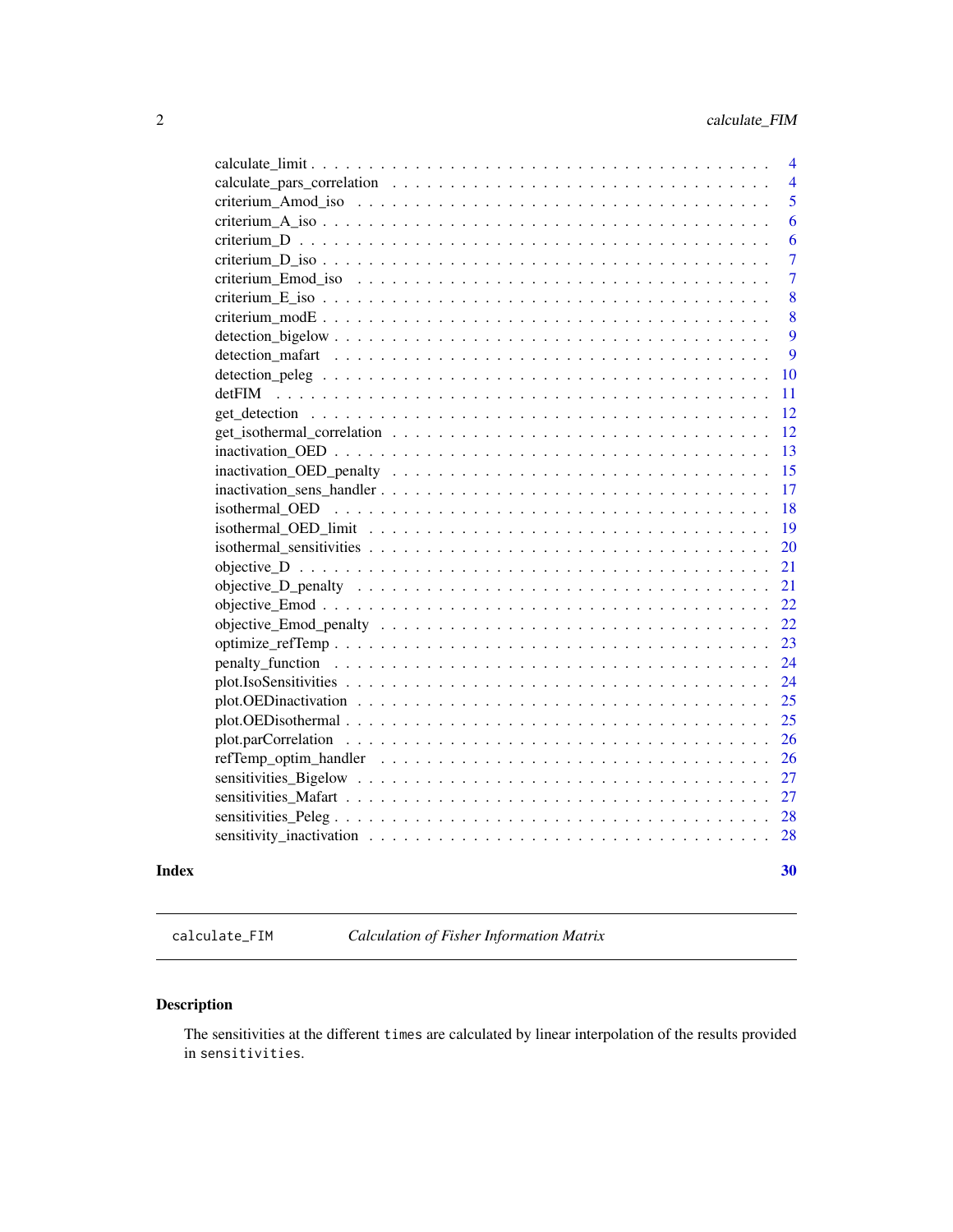#### <span id="page-2-0"></span>Usage

calculate\_FIM(sensitivities, times)

#### Arguments

|       | sensitivities data.frame of class sensFun as returned by sensitivity_inactivation. |
|-------|------------------------------------------------------------------------------------|
| times | Numeric vector of time points where observations will be taken.                    |

#### Value

Matrix with the estimation of the Fisher Information Matrix.

calculate\_isothermal\_FIM

*Fisher Information Matrix for isothermal experiments*

#### Description

Fisher Information Matrix for isothermal experiments

#### Usage

calculate\_isothermal\_FIM(model, exp\_design, pars)

#### Arguments

| mode1      | character defining the inactivation model according to the rules in the biolinactivation<br>package. |
|------------|------------------------------------------------------------------------------------------------------|
| exp_design | data. frame with two columns named times and temperature describing the<br>experiment design.        |
| pars       | list defining the model parameters according to the rules defined in the bioinactivation<br>package. |

### Examples

```
library("dplyr")
time_profile \leq seq(0, 50, length = 20)
Temp_profile \leq seq(52.5,60, length = 3)
exp_design <- expand.grid(time_profile,Temp_profile) %>%
  rename(times = Var1, temperature = Var2)
pars <- list(temp_crit = 55,
             n = 1.5,
             k_b = 0.1
```
calculate\_isothermal\_FIM("Peleg", exp\_design, pars )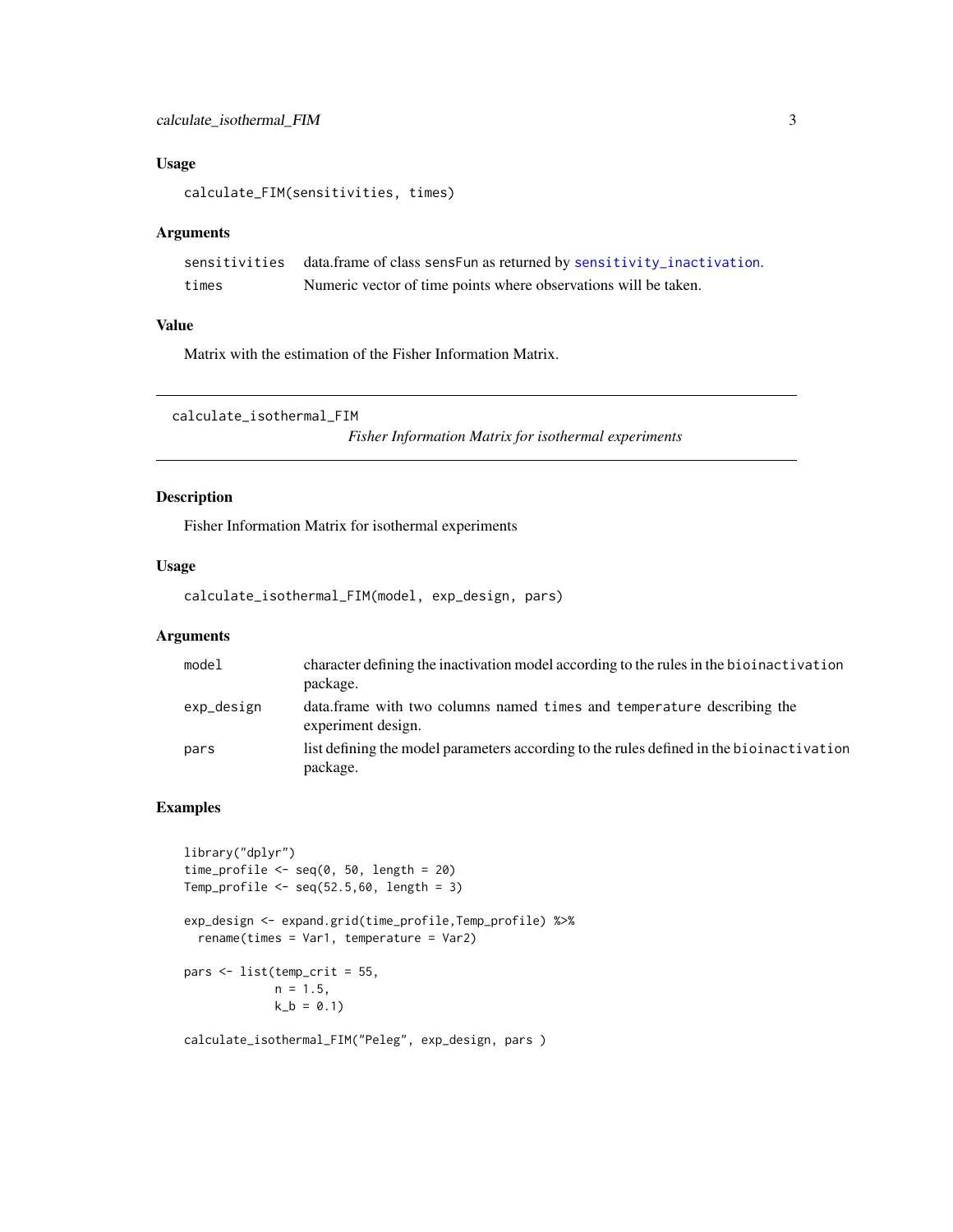<span id="page-3-0"></span>calculate\_limit *"Detection" limit for each model*

#### Description

Calculation of the detection limit depending on the model.

#### Usage

calculate\_limit(model, pars, limit, temp\_range)

#### Arguments

| model      | character string defining the inactivation model to use.                                                                                                                   |
|------------|----------------------------------------------------------------------------------------------------------------------------------------------------------------------------|
| pars       | list defining the model parameters according to the rules defined in the bioinac-<br>tivation package.                                                                     |
| limit      | numerical value describing the maximum number of log-reductions that can be<br>identified in the experiment limit $=$ logDL $-$ logN0, where DL is the detection<br>limit. |
| temp_range | Numeric vector that defines the range of possible temperatures                                                                                                             |

#### Value

Numerical value that indicates the limit of detection

calculate\_pars\_correlation

*Correlation Between Model Parameters Sensitivities*

#### Description

Correlation Between Model Parameters Sensitivities

#### Usage

```
calculate_pars_correlation(inactivation_model, parms, temp_profile,
 parms_fix, n_times = 100, sensvar = "logN")
```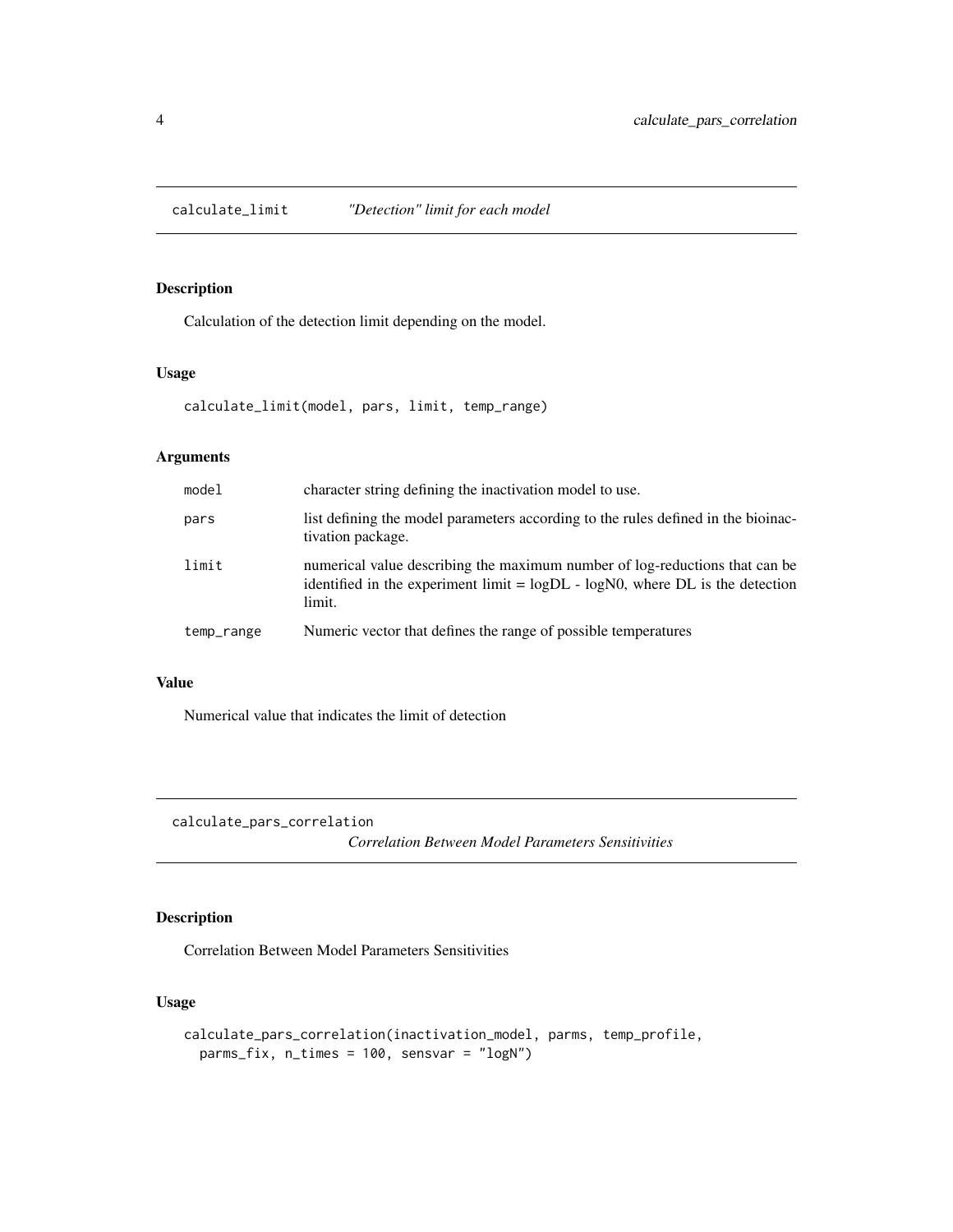#### <span id="page-4-0"></span>Arguments

| inactivation_model |                                                                                                                              |
|--------------------|------------------------------------------------------------------------------------------------------------------------------|
|                    | Character defining the inactivation model to use.                                                                            |
| parms              | Numeric vector with the nominal values of the model parameters.                                                              |
| temp_profile       | Data frame describing the environmental conditions.                                                                          |
| parms_fix          | Nominal value of the parameters not considered for the sensitivity.                                                          |
| $n$ _times         | Numeric value specifying the nombers of time points where the sensitivity func-<br>tions will be calculated. 100 by default. |
| sensvar            | The output variable for which the sensitivity will be estimated. "logN" by de-<br>fault.                                     |

#### Examples

```
params_fix \leq c(temp_ref = 57.5)parms <- c(delta_ref = 3.9, z = 4.2, p = 1, N0 = 1e6)
temp_profile \leq data.frame(time = c(0, 60), temperature = c(30, 60))
correlations <- calculate_pars_correlation("Mafart", parms,
                                             temp_profile, parms_fix)
```
plot(correlations)

criterium\_Amod\_iso *Objective function for A modified-optimal OED with detection limit*

#### Description

Points outside of the allowable area are moved back in time to the detection limit

#### Usage

criterium\_Amod\_iso(x, model, pars, limit)

#### Arguments

| $\mathsf{x}$ | a numeric vector of length n defining the design matrix. The first n/2 elements<br>are the time points and the last n/2 are the temperatures of these points.             |
|--------------|---------------------------------------------------------------------------------------------------------------------------------------------------------------------------|
| model        | character string defining the inactivation model to use.                                                                                                                  |
| pars         | list defining the model parameters according to the rules defined in the biomac-<br>tivation package.                                                                     |
| limit        | numerical value describing the maximum number of log-reductions that can be<br>identified in the experiment limit = $logDL - logNO$ , where DL is the detection<br>limit. |

#### Value

Numeric value of the objective function for criterium A modified, which is a determinant of the FIM.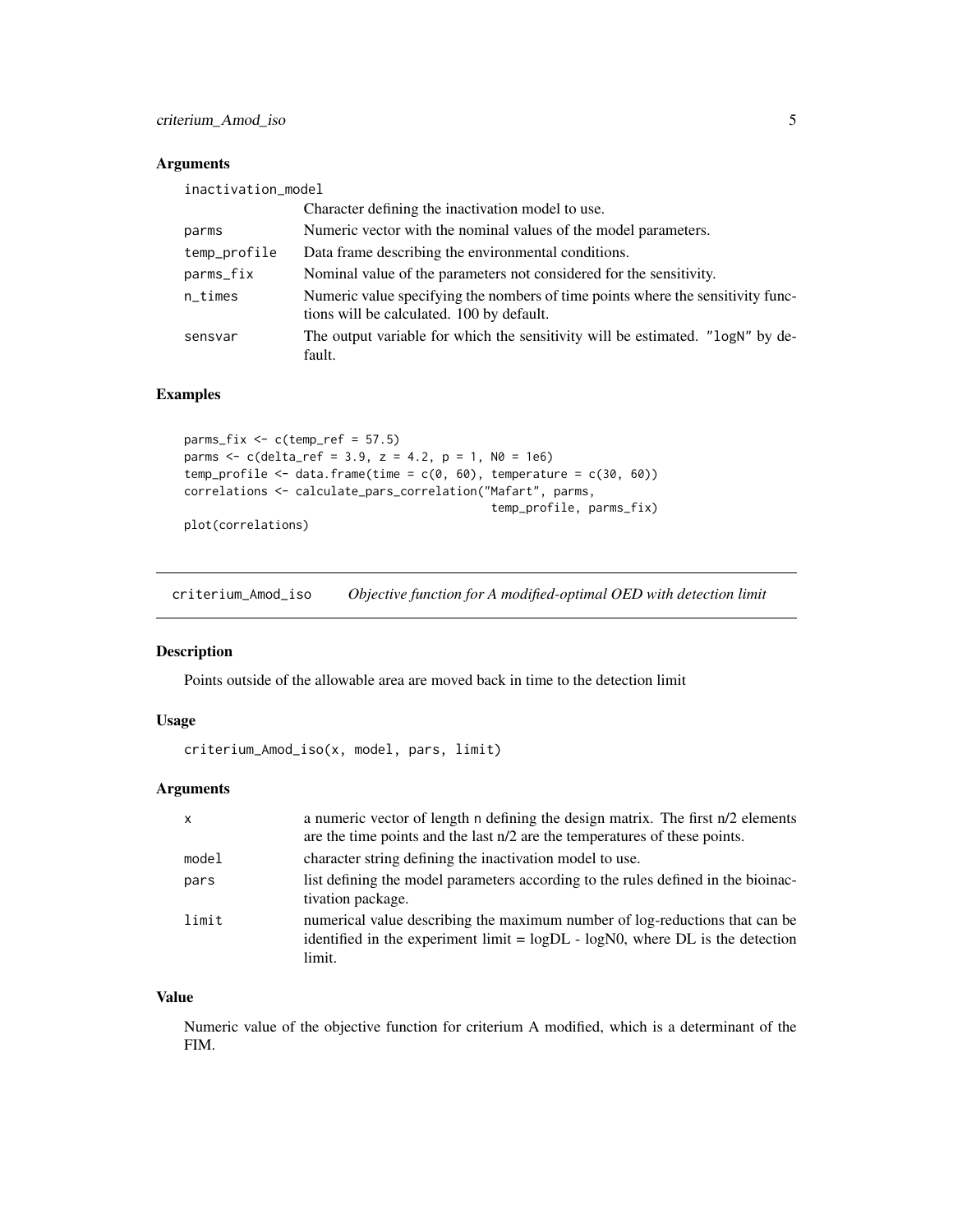<span id="page-5-0"></span>

Points outside of the allowable area are moved back in time to the detection limit

# Usage

criterium\_A\_iso(x, model, pars, limit)

#### Arguments

| $\mathsf{x}$ | a numeric vector of length n defining the design matrix. The first n/2 elements<br>are the time points and the last n/2 are the temperatures of these points.             |
|--------------|---------------------------------------------------------------------------------------------------------------------------------------------------------------------------|
| model        | character string defining the inactivation model to use.                                                                                                                  |
| pars         | list defining the model parameters according to the rules defined in the biomac-<br>tivation package.                                                                     |
| limit        | numerical value describing the maximum number of log-reductions that can be<br>identified in the experiment limit = $logDL - logNO$ , where DL is the detection<br>limit. |

# Value

Numeric value of the objective function for criterium A, which is a determinant of the FIM.

criterium\_D *D Optimality Criterium*

# Description

D Optimality Criterium

#### Usage

```
criterium_D(FIM)
```
#### Arguments

FIM Matrix with the values of the Fisher Information Matrix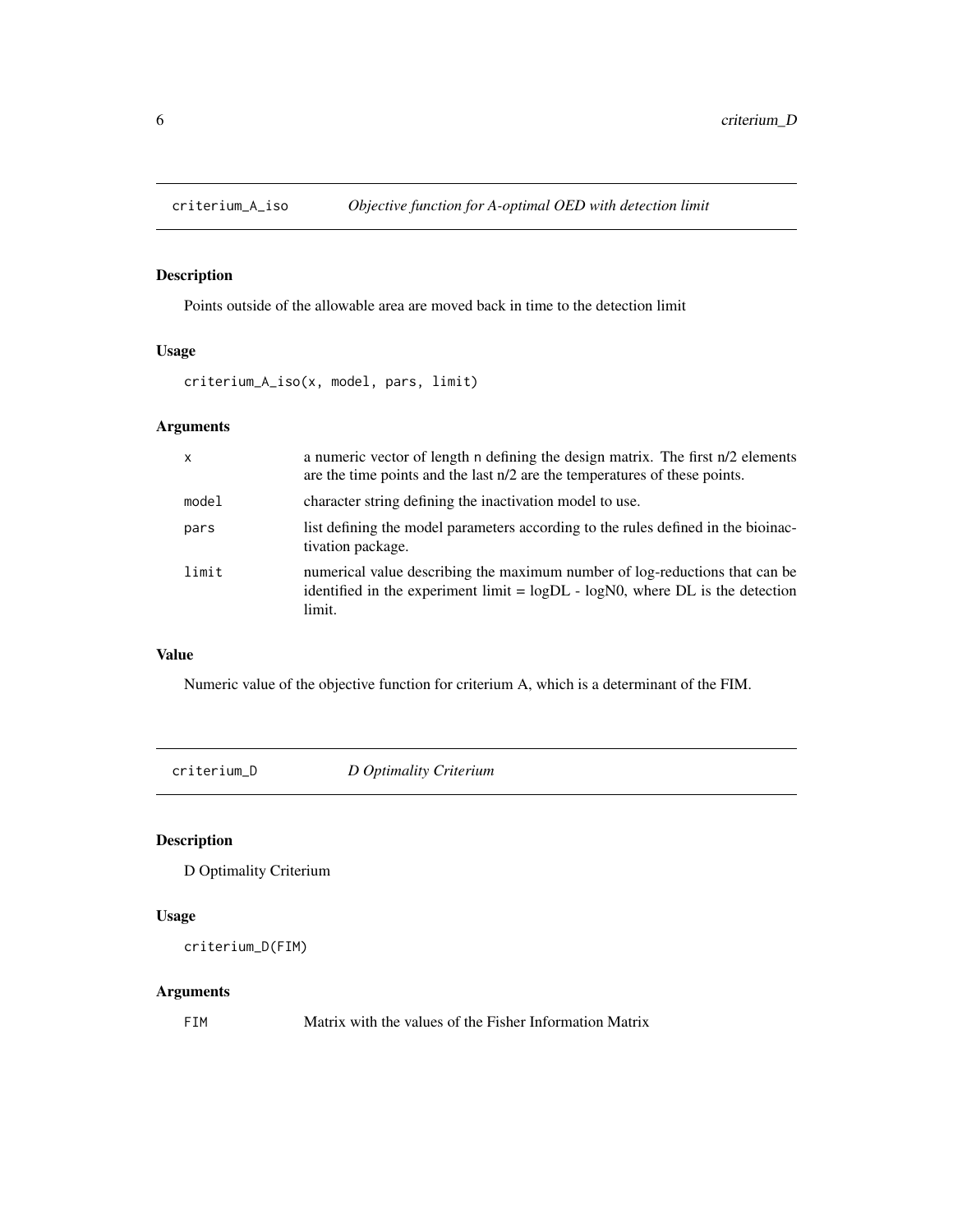<span id="page-6-0"></span>criterium\_D\_iso *Objective function for D-optimal OED with detection limit*

#### Description

Points outside of the allowable area are moved back in time to the detection limit

#### Usage

criterium\_D\_iso(x, model, pars, limit)

### Arguments

| $\mathsf{x}$ | a numeric vector of length n defining the design matrix. The first n/2 elements<br>are the time points and the last n/2 are the temperatures of these points.             |
|--------------|---------------------------------------------------------------------------------------------------------------------------------------------------------------------------|
| model        | character string defining the inactivation model to use.                                                                                                                  |
| pars         | list defining the model parameters according to the rules defined in the biomac-<br>tivation package.                                                                     |
| limit        | numerical value describing the maximum number of log-reductions that can be<br>identified in the experiment limit = $logDL - logNO$ , where DL is the detection<br>limit. |

# Value

Numeric value of the objective function for criterium D, which is a determinant of the FIM.

criterium\_Emod\_iso *Objective function for E modified-optimal OED with detection limit*

# Description

Points outside of the allowable area are moved back in time to the detection limit

#### Usage

```
criterium_Emod_iso(x, model, pars, limit)
```

| $\mathsf{x}$ | a numeric vector of length n defining the design matrix. The first n/2 elements<br>are the time points and the last n/2 are the temperatures of these points.             |
|--------------|---------------------------------------------------------------------------------------------------------------------------------------------------------------------------|
| model        | character string defining the inactivation model to use.                                                                                                                  |
| pars         | list defining the model parameters according to the rules defined in the bioinac-<br>tivation package.                                                                    |
| limit        | numerical value describing the maximum number of log-reductions that can be<br>identified in the experiment limit = $logDL - logNO$ , where DL is the detection<br>limit. |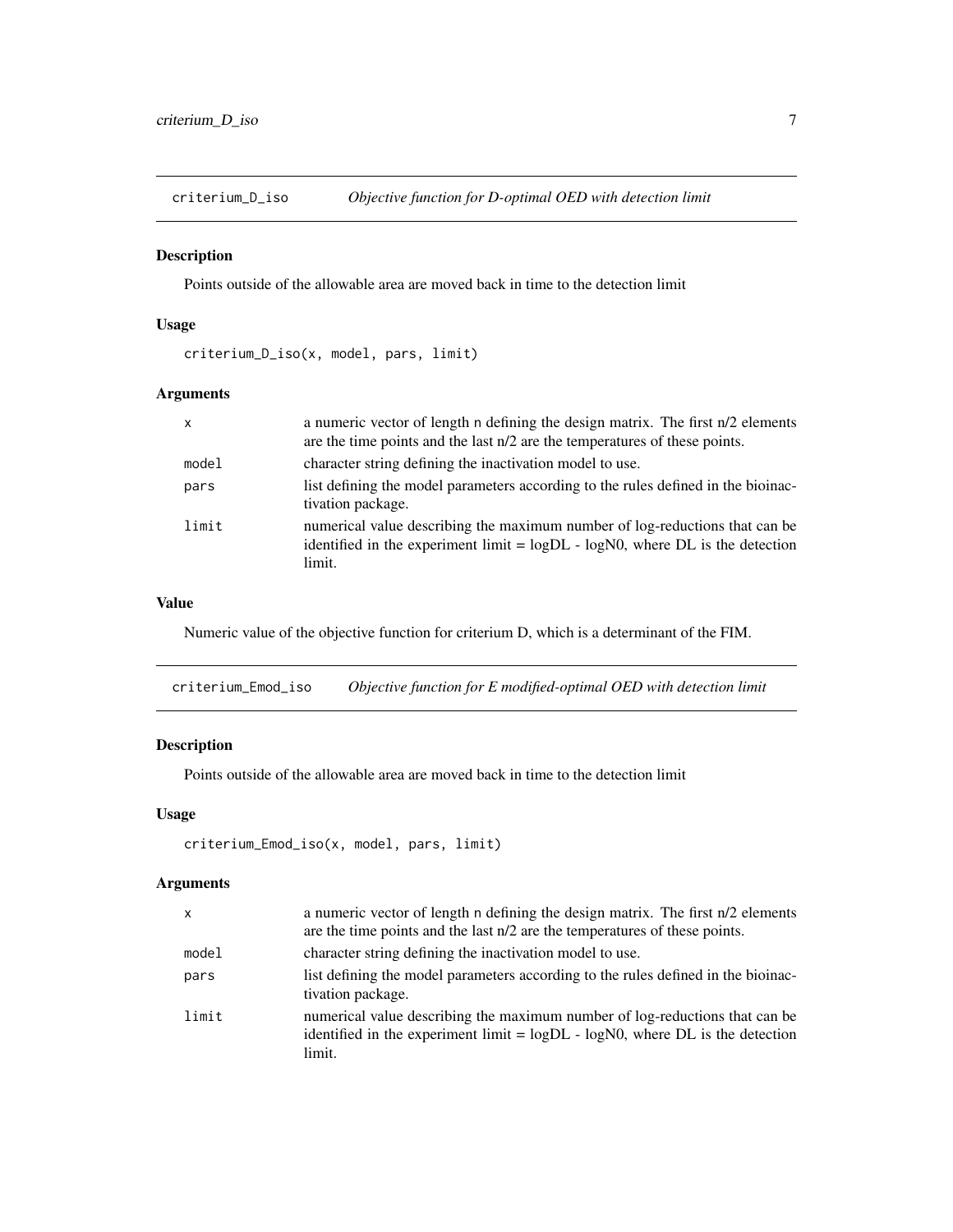# Value

Numeric value of the objective function for criterium E modified, which is a determinant of the FIM.

criterium\_E\_iso *Objective function for E-optimal OED with detection limit*

#### Description

Points outside of the allowable area are moved back in time to the detection limit

#### Usage

```
criterium_E_iso(x, model, pars, limit)
```
#### Arguments

| $\mathsf{x}$ | a numeric vector of length n defining the design matrix. The first n/2 elements<br>are the time points and the last n/2 are the temperatures of these points.             |
|--------------|---------------------------------------------------------------------------------------------------------------------------------------------------------------------------|
| model        | character string defining the inactivation model to use.                                                                                                                  |
| pars         | list defining the model parameters according to the rules defined in the bioinac-<br>tivation package.                                                                    |
| limit        | numerical value describing the maximum number of log-reductions that can be<br>identified in the experiment limit = $logDL - logNO$ , where DL is the detection<br>limit. |

#### Value

Numeric value of the objective function for criterium E, which is a determinant of the FIM.

criterium\_modE *Modified-E Optimality Criterium*

# Description

Modified-E Optimality Criterium

# Usage

criterium\_modE(FIM, eig\_tol = 1e-10)

| FTM     | Matrix with the values of the Fisher Information Matrix                          |
|---------|----------------------------------------------------------------------------------|
| eig_tol | Tolerance for the eigen values. If any eigen value is lower than this value, the |
|         | FIM is singular and a high value (1e20) is returned. 1e-10 by default.           |

<span id="page-7-0"></span>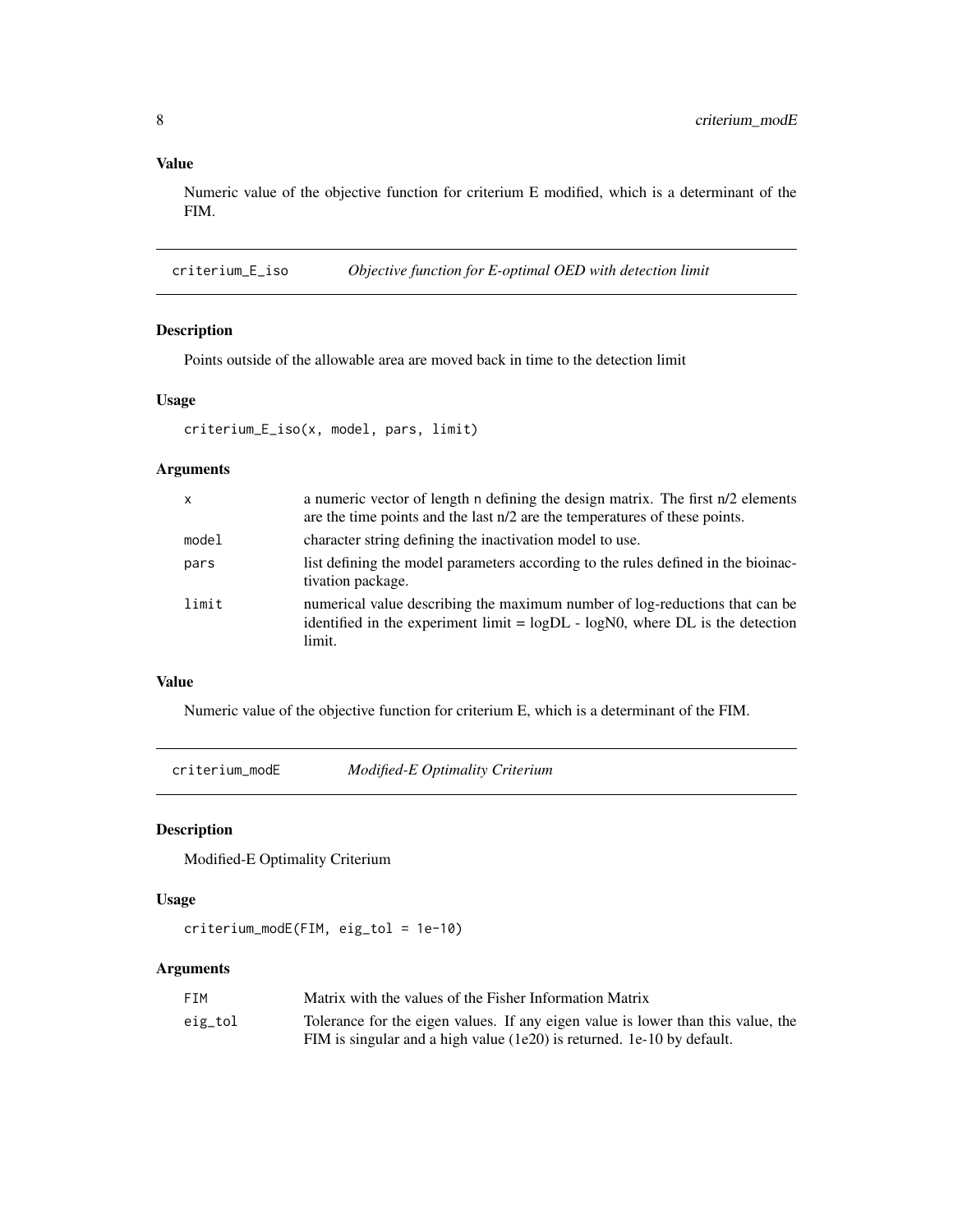<span id="page-8-0"></span>detection\_bigelow *Detection limit of the Bigelow model*

# Description

Calculation of the detection limit for the Bigelow model

#### Usage

detection\_bigelow(pars, temperature, limit)

#### Arguments

| pars        | list defining the model parameters according to the rules defined in the biomac-<br>tivation package.                                                                      |
|-------------|----------------------------------------------------------------------------------------------------------------------------------------------------------------------------|
| temperature | numerical value that describes the temperature at which the detection limit will<br>be calculated                                                                          |
| limit       | numerical value describing the maximum number of log-reductions that can be<br>identified in the experiment limit $=$ logDL $-$ logN0, where DL is the detection<br>limit. |

#### Value

Numerical value that indicates the limit of detection for that temperature for the Bigelow model

#### Examples

```
pars <- list(temp_ref = 55,
       z = 5.18,
       D_R = 12.10 )
detection_bigelow( pars, temperature = 57, limit=7)
```
detection\_mafart *Detection limit of the Mafart model*

#### Description

Calculation of the detection limit for the Mafart model

#### Usage

detection\_mafart(pars, temperature, limit)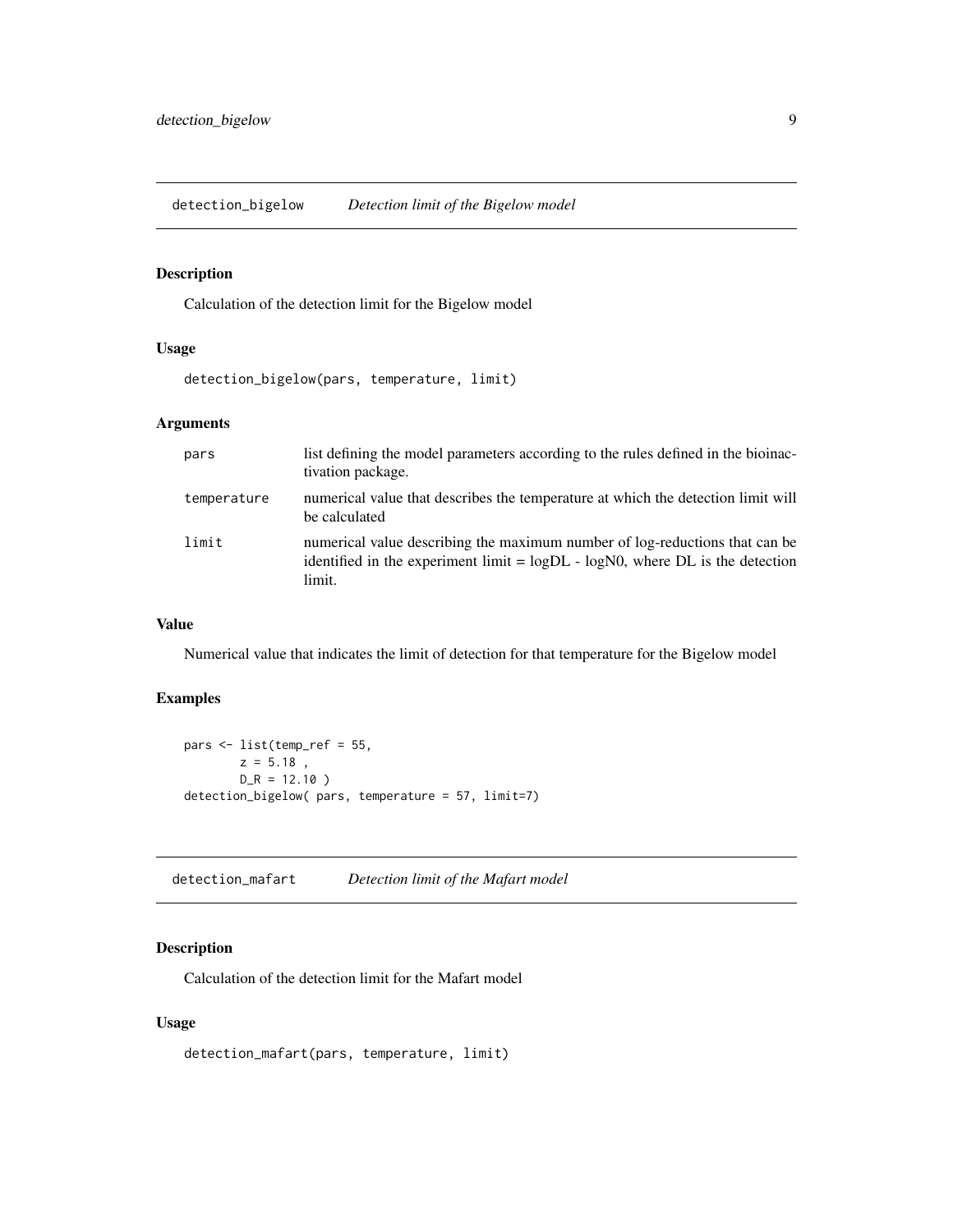#### <span id="page-9-0"></span>Arguments

| pars        | list defining the model parameters according to the rules defined in the biomac-<br>tivation package.                                                                      |
|-------------|----------------------------------------------------------------------------------------------------------------------------------------------------------------------------|
| temperature | numerical value that describes the temperature at which the detection limit will<br>be calculated                                                                          |
| limit       | numerical value describing the maximum number of log-reductions that can be<br>identified in the experiment limit $=$ logDL $-$ logN0, where DL is the detection<br>limit. |

## Value

Numerical value that indicates the limit of detection for that temperature for the Mafart model

# Examples

```
pars <- list(temp_ref = 55,
       z = 5.18,
       p = 0.99,
       delta_ref = 11.96)
detection_mafart( pars, temperature = 57, limit=7)
```
detection\_peleg *Detection limit of the Peleg model*

#### Description

Calculation of the detection limit for the Peleg model

#### Usage

```
detection_peleg(pars, temperature, limit)
```
#### Arguments

| pars        | list defining the model parameters according to the rules defined in the biomac-<br>tivation package.                                                                     |
|-------------|---------------------------------------------------------------------------------------------------------------------------------------------------------------------------|
| temperature | numerical value that describes the temperature at which the detection limit will<br>be calculated                                                                         |
| limit       | numerical value describing the maximum number of log-reductions that can be<br>identified in the experiment limit = $logDL - logNO$ , where DL is the detection<br>limit. |

#### Value

Numerical value that indicates the limit of detection for that temperature for the Peleg model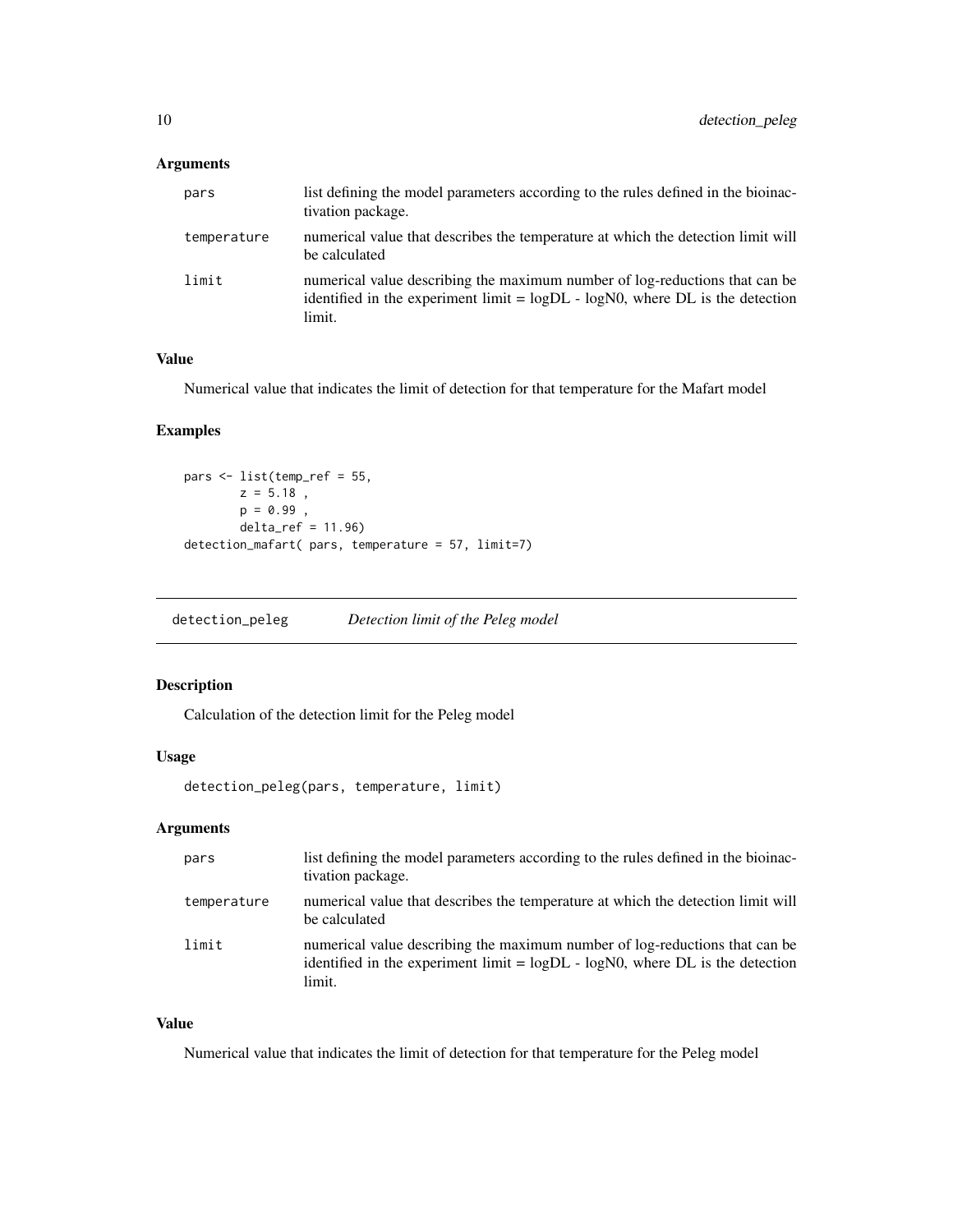#### <span id="page-10-0"></span> $\det$ FIM 11

# Examples

```
pars \le list(temp_crit = 56.95,
       k_b = 0.58,
       n = 1detection_peleg( pars, temperature = 57, limit=7)
```
detFIM *Objective function for D-optimal OED*

# Description

Objective function for D-optimal OED

#### Usage

detFIM(x, model, pars)

#### Arguments

| $\mathsf{x}$ | a numeric vector of length n defining the design matrix. The first n/2 elements<br>are the time points and the last n/2 are the temperatures of these points. |
|--------------|---------------------------------------------------------------------------------------------------------------------------------------------------------------|
| model        | character string defining the inactivation model to use.                                                                                                      |
| pars         | list defining the model parameters according to the rules defined in the biomac-<br>tivation package.                                                         |

# Value

Numeric value of the objective function for criterium D, which is a determinant of the FIM.

# Examples

```
pars <- list(temp_crit = 55,
       n = 1.5,
       k_b = 0.1detFIM(x = c(10, 15, 20, 25), "Peleg", pars)
```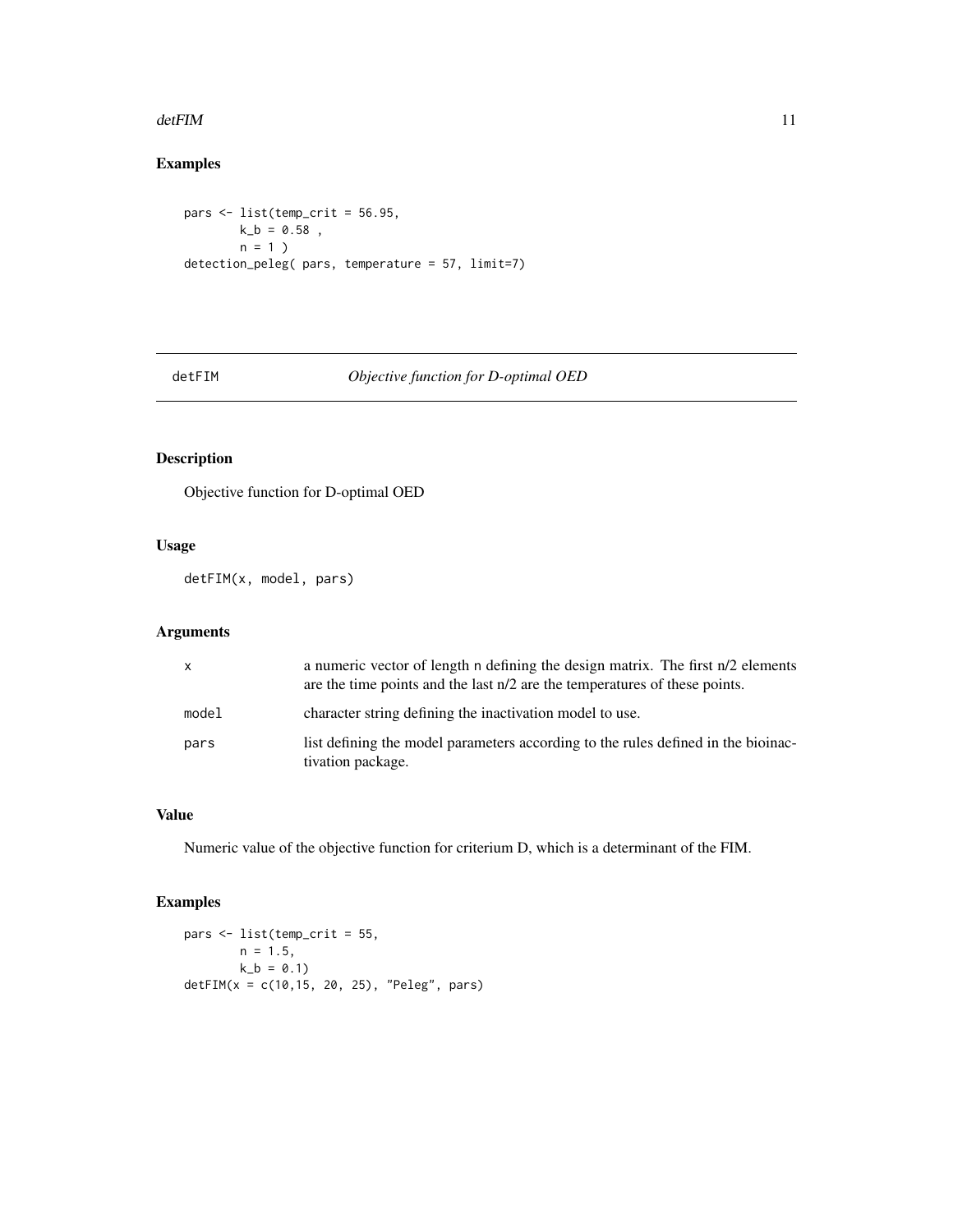<span id="page-11-0"></span>

Calculation of the detection limit depending on the model.

#### Usage

get\_detection(model, pars, temperature, limit)

#### Arguments

| model       | character string defining the inactivation model to use.                                                                                                                  |
|-------------|---------------------------------------------------------------------------------------------------------------------------------------------------------------------------|
| pars        | list defining the model parameters according to the rules defined in the bioinac-<br>tivation package.                                                                    |
| temperature | numerical value that describes the temperature at which the detection limit will<br>be calculated                                                                         |
| limit       | numerical value describing the maximum number of log-reductions that can be<br>identified in the experiment limit = $logDL - logNO$ , where DL is the detection<br>limit. |

#### Value

Numerical value that indicates the limit of detection

```
get_isothermal_correlation
```
*Parameter correlation for isothermal inactivation experiments*

# Description

Parameter correlation for isothermal inactivation experiments

#### Usage

```
get_isothermal_correlation(model, exp_design, pars)
```

| model      | character defining the inactivation model according to the rules in the biolinactivation<br>package. |
|------------|------------------------------------------------------------------------------------------------------|
| exp_design | data, frame with two columns named times and temperature describing the<br>experiment design.        |
| pars       | list defining the model parameters according to the rules defined in the bioinactivation<br>package. |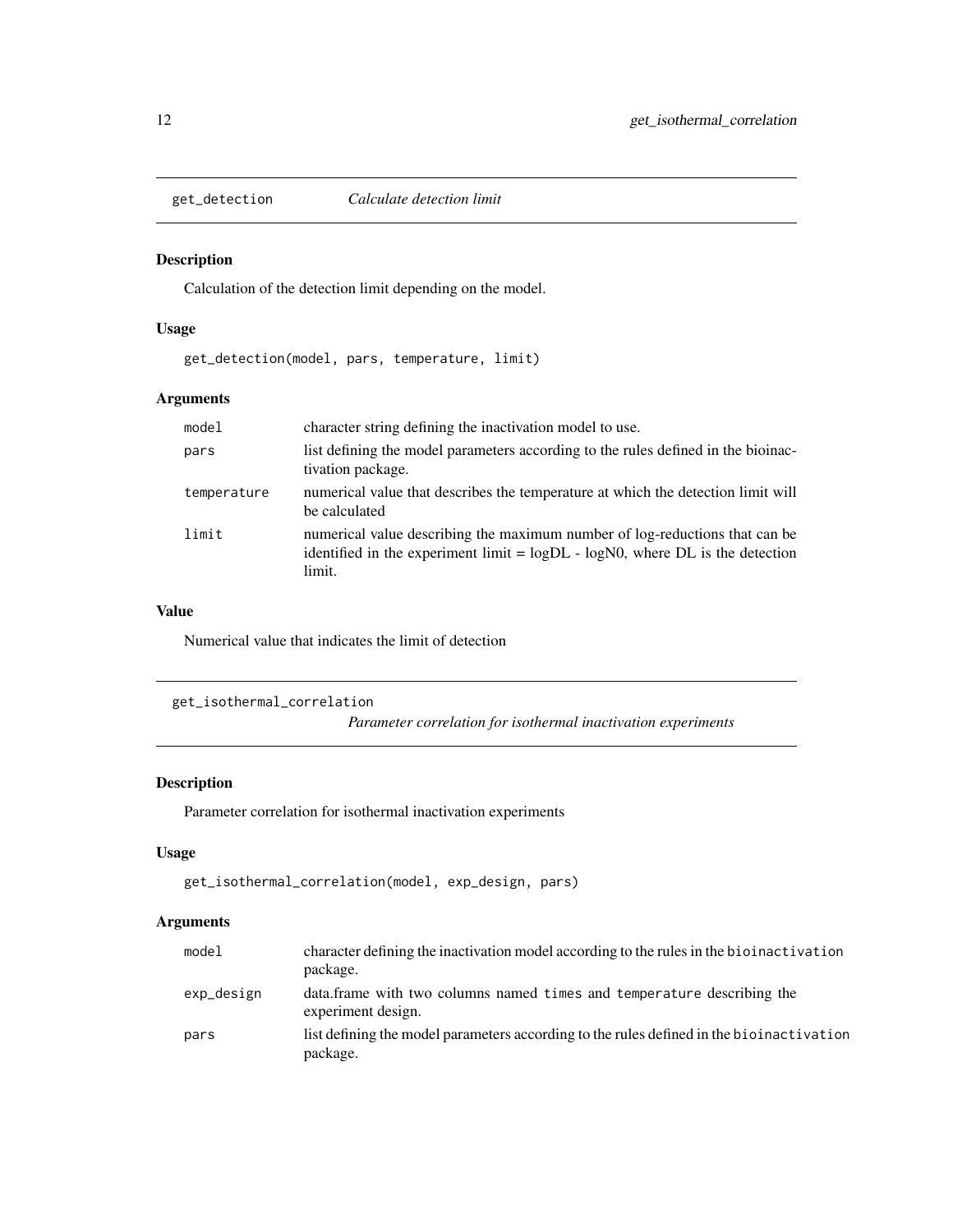#### <span id="page-12-0"></span>inactivation\_OED 13

#### Examples

```
library(tidyverse)
time_profile \leq seq(0, 50, length = 20)
Temp_profile \leq seq(52.5,60, length = 3)
exp_design <- expand.grid(time_profile,Temp_profile) %>%
  rename(times = Var1, temperature = Var2)
pars \leq list(temp_crit = 55,
             n = 1.5,
             k_b = 0.1get_isothermal_correlation("Peleg", exp_design, pars )
```
inactivation\_OED *Optimum Experimental Design of Microbial Inactivation*

#### Description

Performs an optimum experimental design for the settings selected. The OED is based on the FIM, estimated using the local sensitivity functions provided by [sensitivity\\_inactivation](#page-27-1).

#### Usage

```
inactivation_OED(inactivation_model, parms, temp_profile, parms_fix,
 n_points, criteria = "D", n_times = 100, sensvar = "logN",
 optim_algorithm = "global", opts_global = NULL)
```

| inactivation_model |                                                                                                                           |  |
|--------------------|---------------------------------------------------------------------------------------------------------------------------|--|
|                    | Character string defining the inacivation model.                                                                          |  |
| parms              | Named numeric vector defining the model parameters. They must be named<br>according to the needs of predict_inactivation. |  |
| temp_profile       | Data frame defining the temperature profile. It must contain a column named<br>time and a column named temperature.       |  |
| parms_fix          | Named numeric vector defining the model parameters to be omitted during the<br>calculation of the local sensitivities.    |  |
| n_points           | Number of measurements which will be taken during the experiment.                                                         |  |
| criteria           | Character defining the criteria for the OED. Either D (default) or E-mod.                                                 |  |
| $n$ _times         | Integer defining the number of discrete time points used for the interpolation of<br>the local sensitivities.             |  |
| sensvar            | Character defining the variable to use for the OED. Either logN (default) or N.                                           |  |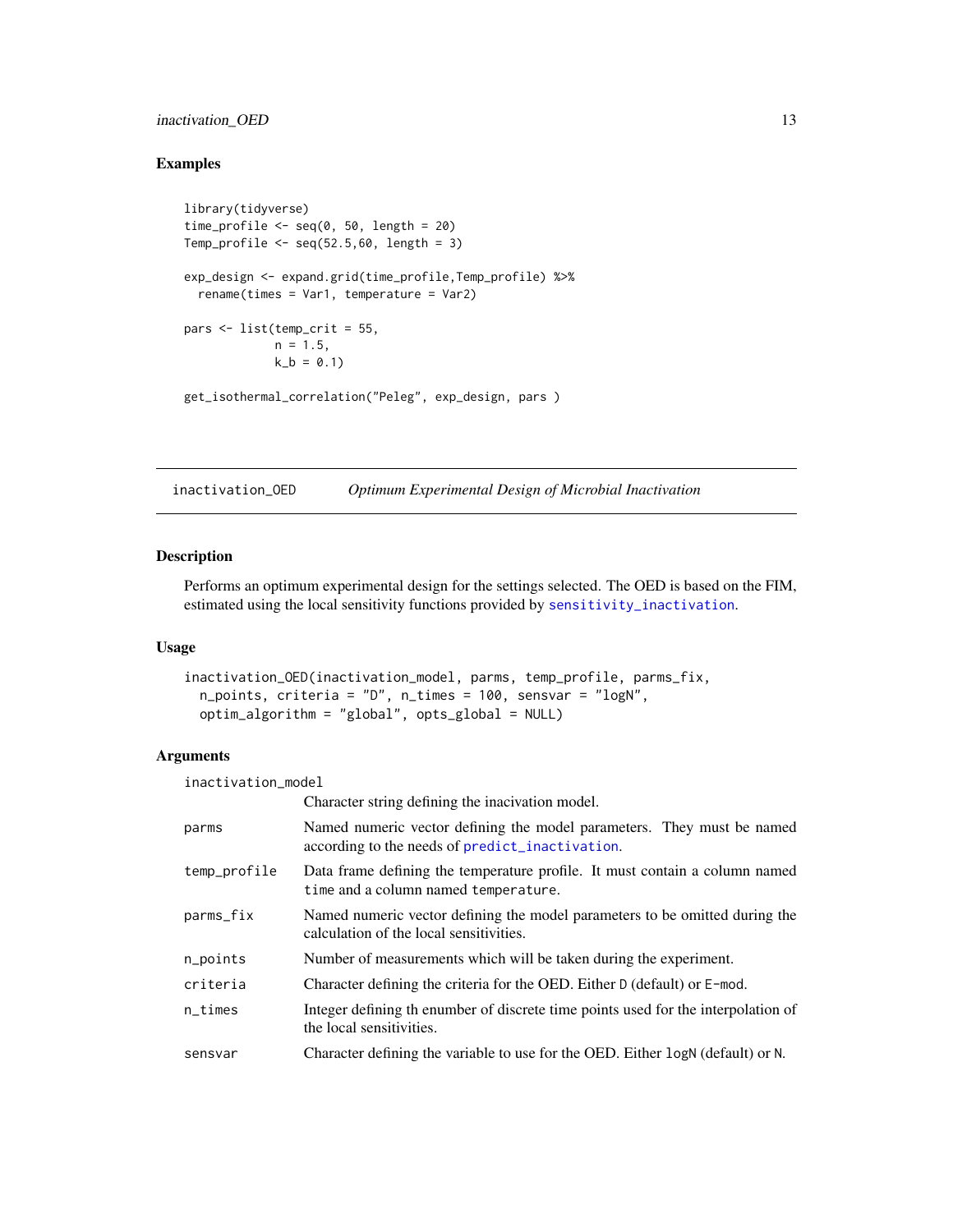<span id="page-13-0"></span>

| optim_algorithm |                                                                                                                                                                                            |
|-----------------|--------------------------------------------------------------------------------------------------------------------------------------------------------------------------------------------|
|                 | Character defining the type of algorithm to use for the optimization. Either<br>global (default) or local.                                                                                 |
| opts_global     | List defining the options for the global optimization algorithm (see $MEIGO$ ). By<br>default, global solver with a maximum of 50000 function evaluations and print-<br>out on every step. |

# Value

A list of class OEDinactivation with the following items:

- optim: Objetc returned by the optimization function.
- model: Inactivation model used for the calculations.
- parms: Nominal model parameters.
- parms\_fix: Model parameters not considered for the sensitivity calculation.
- criteria: Criteria used for the OED.
- sensvar: Variable used for the OED.
- optim\_algorithm: Type of optimization algorithm.
- optim\_times: Optimum measurement times calculated.
- penalty: Logical indicating whether penalty function was used.
- temp\_profile: Temperature profile of the experiment.

#### Examples

## Definition of input variables

```
params_fix \leq c(temp_ref = 57.5)parms <- c(delta_ref = 3.9,
          z = 4.2,
          p = 1,
          N0 = 1e6\lambdatemp_profile <- data.frame(time = c(0, 60), temperature = c(30, 60))
n_points <- 5
## OED with local optimization
set.seed(191210)
## Not run:
local_OED <- inactivation_OED("Mafart", parms, temp_profile, parms_fix,
                      n_points, criteria = "E-mod", sensvar = "logN",
                      optim_algorithm = "local")
print(local_OED$optim_times)
plot(local_OED)
```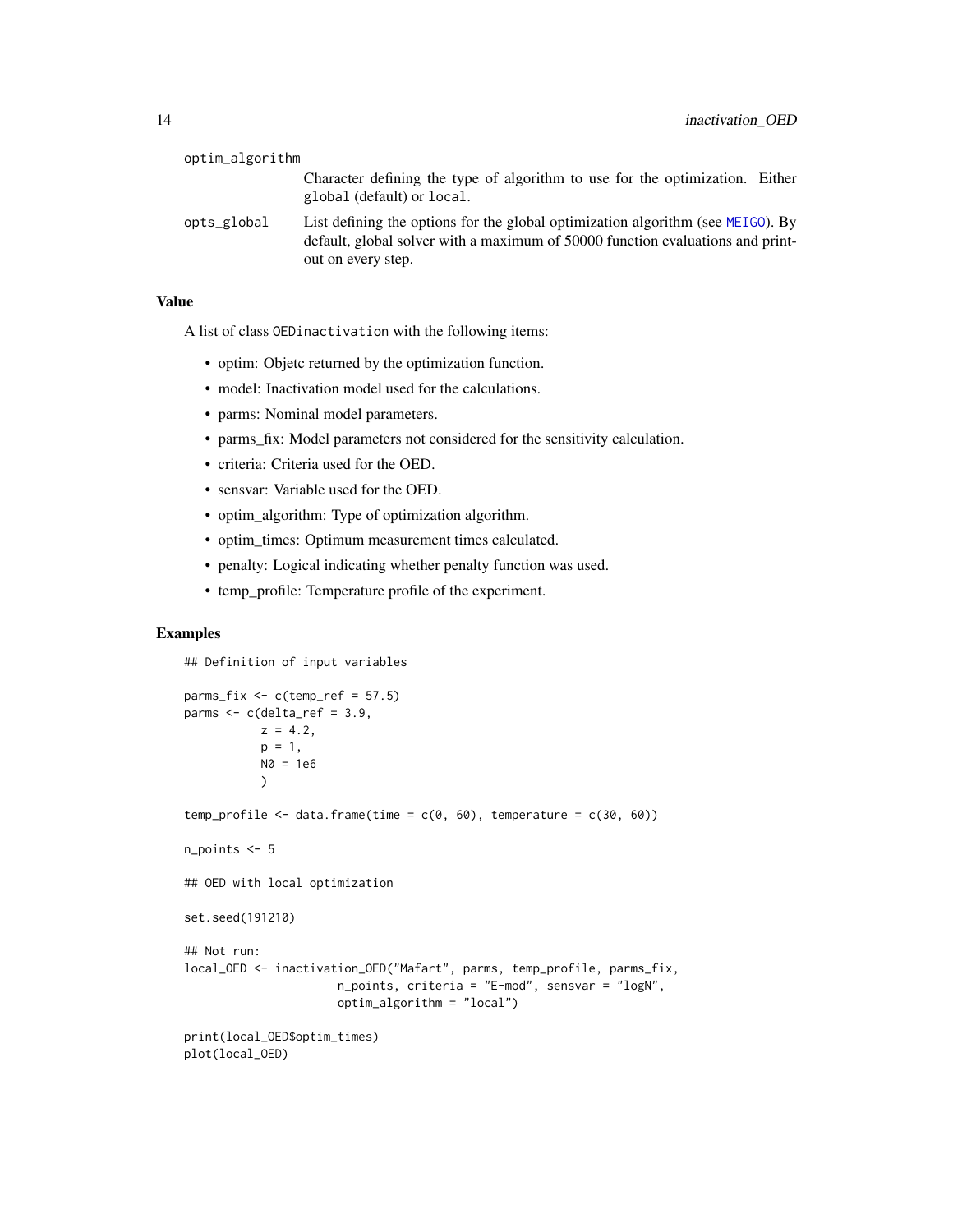<span id="page-14-0"></span>## End(Not run)

inactivation\_OED\_penalty

*Optimum Experimental Design of Microbial Inactivation with Penalty*

#### Description

Performs an optimum experimental design for the settings selected including a function which penalties points too close. The OED is based on the FIM, estimated using the local sensitivity functions provided by [sensitivity\\_inactivation](#page-27-1).

#### Usage

```
inactivation_OED_penalty(inactivation_model, parms, temp_profile,
 parms_fix, n_points, time_min, criteria = "D", n_times = 100,
 sensvar = "logN", optim_algorithm = "global", opts_global = NULL,
  ...)
```
#### Arguments

inactivation\_model

|                 | Character string defining the inacivation model.                                                                                                                                        |  |
|-----------------|-----------------------------------------------------------------------------------------------------------------------------------------------------------------------------------------|--|
| parms           | Named numeric vector defining the model parameters. They must be named<br>according to the needs of predict_inactivation.                                                               |  |
| temp_profile    | Data frame defining the temperature profile. It must contain a column named<br>time and a column named temperature.                                                                     |  |
| parms_fix       | Named numeric vector defining the model parameters to be omitted during the<br>calculation of the local sensitivities.                                                                  |  |
| n_points        | Number of measurements which will be taken during the experiment.                                                                                                                       |  |
| time_min        | Numeric value indicating the minimum space between measurements.                                                                                                                        |  |
| criteria        | Character defining the criteria for the OED. Either D (default) or E-mod.                                                                                                               |  |
| n_times         | Integer defining th enumber of discrete time points used for the interpolation of<br>the local sensitivities.                                                                           |  |
| sensvar         | Character defining the variable to use for the OED. Either logN (default) or N.                                                                                                         |  |
| optim_algorithm |                                                                                                                                                                                         |  |
|                 | Character defining the type of algorithm to use for the optimization. Either<br>global (default) or local.                                                                              |  |
| opts_global     | List defining the options for the global optimization algorithm (see MEIGO). By<br>default, global solver with a maximum of 50000 function evaluations and print-<br>out on every step. |  |
| $\cdots$        | Additional arguments passed to penalty function.                                                                                                                                        |  |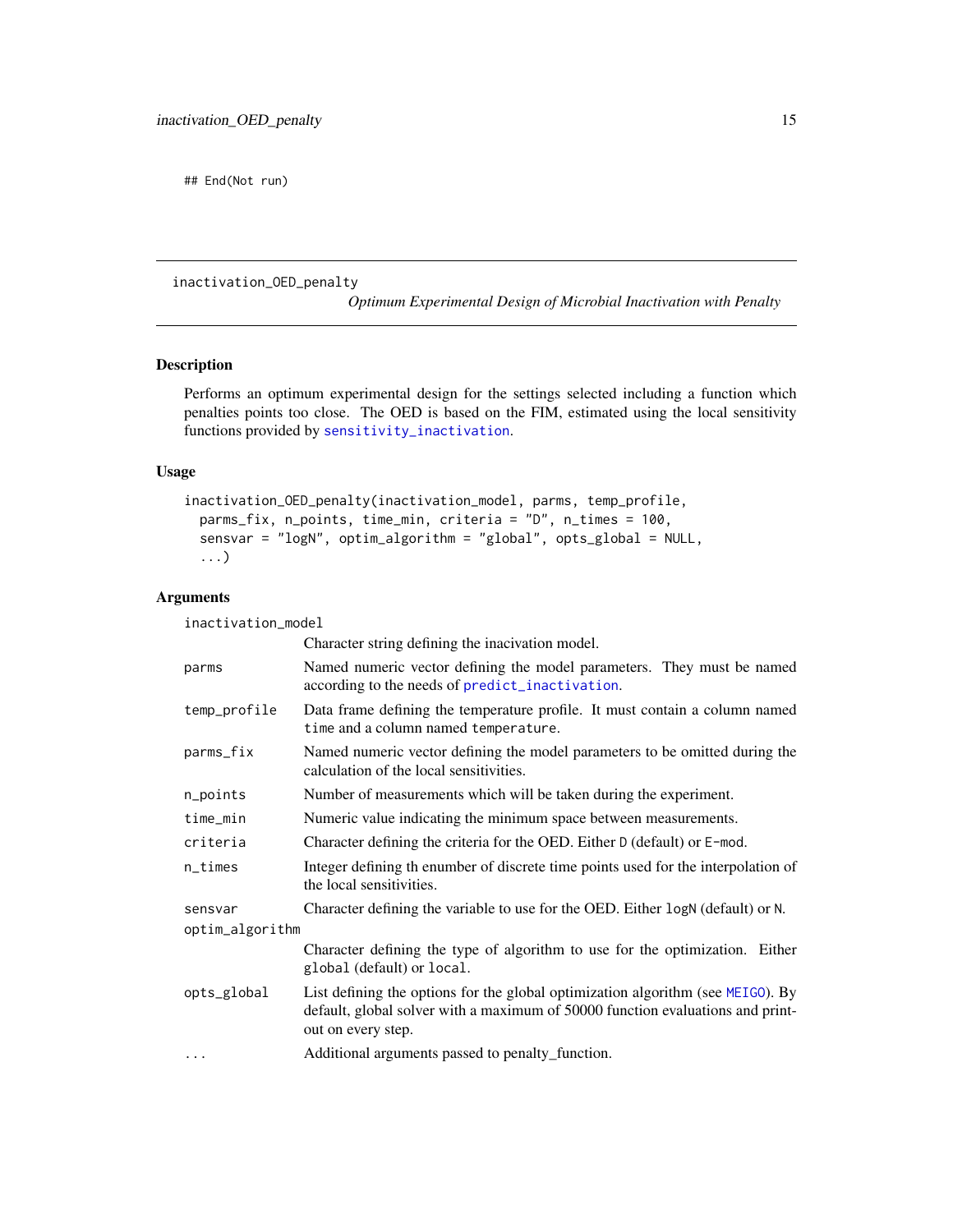#### Value

A list of class OEDinactivation with the following items:

- optim: Objetc returned by the optimization function.
- model: Inactivation model used for the calculations.
- parms: Nominal model parameters.
- parms\_fix: Model parameters not considered for the sensitivity calculation.
- criteria: Criteria used for the OED.
- sensvar: Variable used for the OED.
- optim\_algorithm: Type of optimization algorithm.
- optim\_times: Optimum measurement times calculated.
- penalty: Logical indicating whether penalty function was used.
- temp\_profile: Temperature profile of the experiment.

#### Examples

```
## Definition of input variables
parms_fix \leq c(temp_ref = 57.5)
parms \leq c(delta_ref = 3.9,
          z = 4.2,
          p = 1,
          N0 = 1e6)
temp_profile <- data.frame(time = c(0, 60), temperature = c(30, 60))
n_points <- 5
time_min <- 10
## Not run:
## OED with local optimization
set.seed(0123182)
local_OED <- inactivation_OED_penalty("Mafart", parms, temp_profile, parms_fix,
                              n_points, criteria = "E-mod", sensvar = "logN",
                              optim_algorithm = "local", time_min = time_min)
print(local_OED$optim_times)
plot(local_OED)
## OED with global optimization
opts_global <- list(maxeval=500, local_solver=0,
                    local_finish="DHC", local_iterprint=1)
```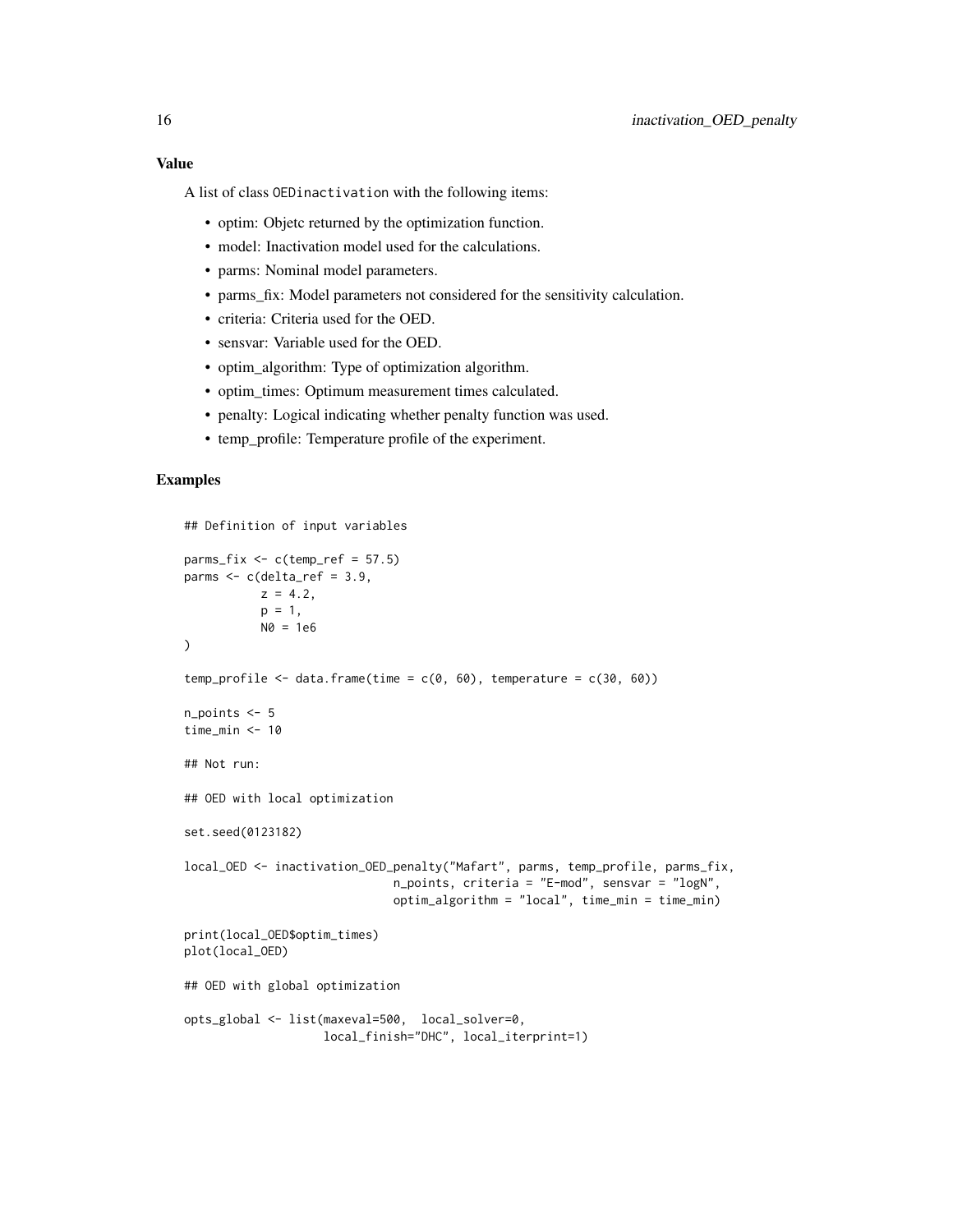```
global_OED <- inactivation_OED_penalty("Mafart", parms, temp_profile, parms_fix,
                               n_points, criteria = "E-mod", opts_global = opts_global,
                               time_min = time_min)
```
print(global\_OED\$optim\_times) plot(global\_OED)

## End(Not run)

inactivation\_sens\_handler

*Handler for the calculation of sensitivities of inactivation models*

#### Description

Handler for the calculation of sensitivities of inactivation models

#### Usage

```
inactivation_sens_handler(model_parms, inactivation_model, times,
 temp_profile, parms_fix)
```

| model_parms        | A named vector or list with the values of the model parameters. See the docu-<br>mentation of bioinactivation::predict_inactivation.             |
|--------------------|--------------------------------------------------------------------------------------------------------------------------------------------------|
| inactivation_model |                                                                                                                                                  |
|                    | A character defining the inactivation model to use. See the documentation of<br>bioinactivation::predict_inactivation.                           |
| times              | A numeric vector describing the points where the solution will be calculated.<br>See the documentation of bioinactivation::predict_inactivation. |
| temp_profile       | A data frame describing the temperature profile. See the documentation of bioin-<br>activation::predict_inactivation.                            |
| parms_fix          | A named vector or list with the values of the known model parameters. See the<br>documentation of bioinactivation::predict_inactivation.         |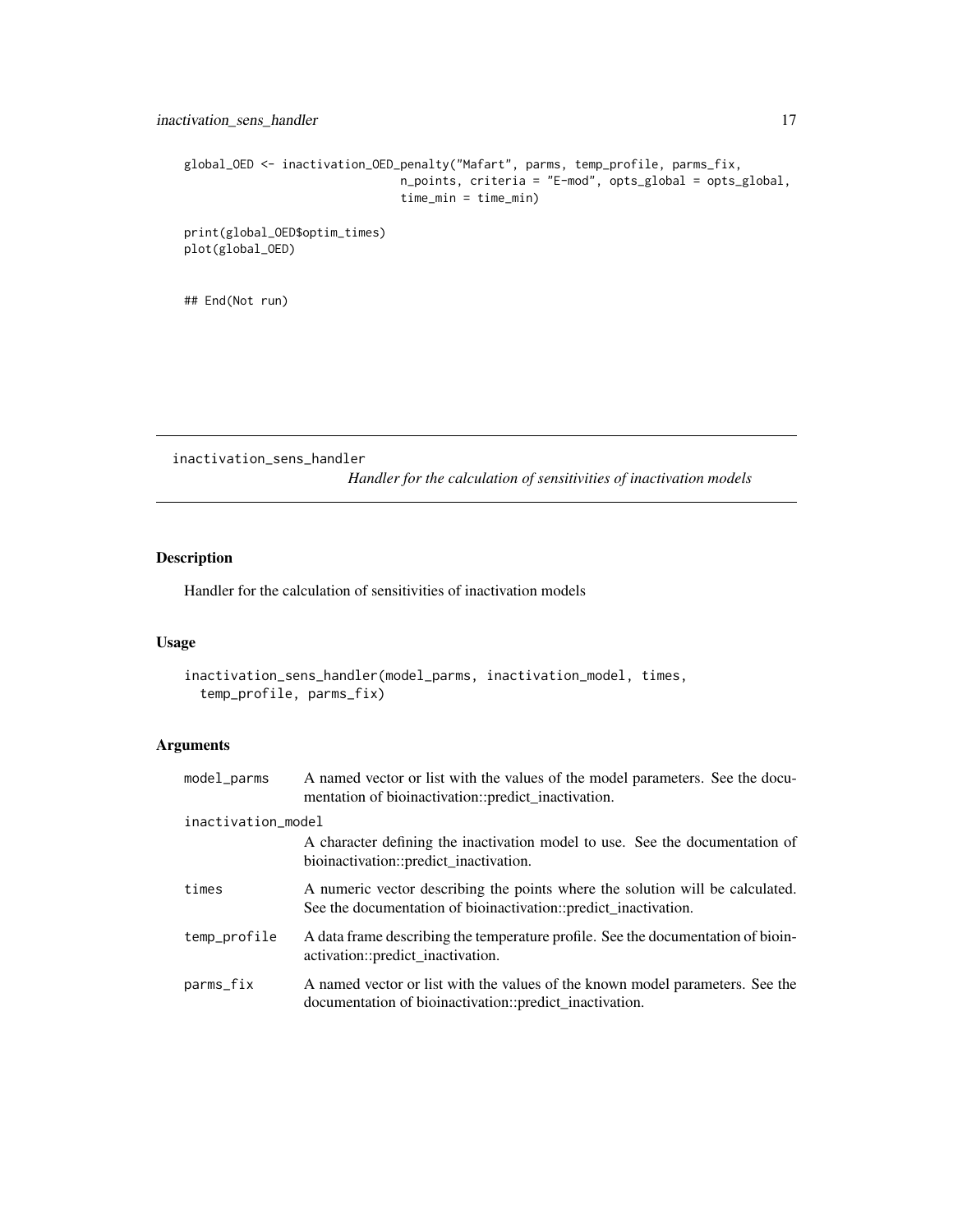<span id="page-17-0"></span>

Calculates an Optimal Experiment for an isothermal microbial inactivation experiment considering the maximum duration of the experiment according to the detection limit.

#### Usage

```
isothermal_OED(model, pars, n_points, min_time, max_time, min_temp,
 max_temp, criterion = "D", opts = NULL)
```
#### Arguments

| model       | character string defining the inactivation model to use.                                                                                    |
|-------------|---------------------------------------------------------------------------------------------------------------------------------------------|
| pars        | list defining the nominal model parameters.                                                                                                 |
| n_points    | numerical stating the number of data points.                                                                                                |
| $min\_time$ | numerical stating the lower limit for the time points.                                                                                      |
| $max_time$  | numerical stating the upper limit for the time points.                                                                                      |
| min_temp    | numerical stating the lower limit for the temperature.                                                                                      |
| $max_t$     | numerical stating the upper limit for the temperature.                                                                                      |
| criterion   | character stating the criterion to use for the OED. function evaluations with local<br>finish with the DHC algorithm (see help from MEIGO). |
| opts        | options for the MEIGO algorithm. By default, a maximum of 2000                                                                              |

#### Value

A MEIGO object

#### Examples

```
pars \le list(z = 4.2, D_R = 3.9, temp_ref = 55)
opts <- list(maxeval=200,local_finish="DHC")
## Not run:
OED <- isothermal_OED("Bigelow", pars, n_points = 5, criterion = "E-mod",
                      min\_time = 0, max\_time = 100, min\_temp = 52.5, max\_temp = 60,
                      opts = opts)
plot(OED)
```
## End(Not run)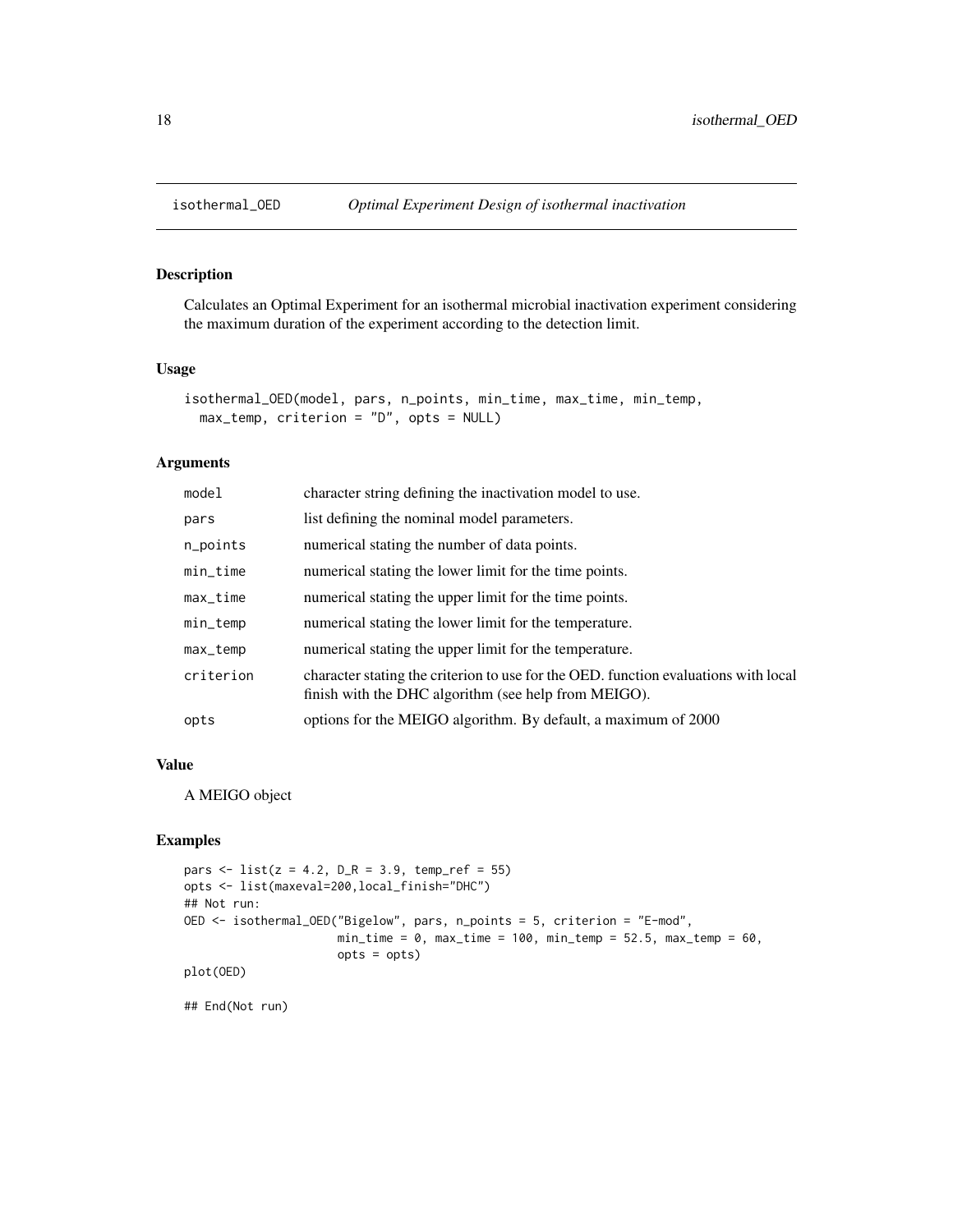<span id="page-18-0"></span>isothermal\_OED\_limit *OED of isothermal microbial inactivation with detection limit*

#### Description

Calculates an Optimal Experiment for an isothermal microbial inactivation experiment considering the maximum duration of the experiment according to the detection limit.

#### Usage

```
isothermal_OED_limit(model, pars, limit, n_points, min_time, max_time,
  min_{\text{temp}}, max_{\text{temp}}, criterion = "D", opts = NULL, x_{\text{p}} = NULL)
```
#### Arguments

| model       | character string defining the inactivation model to use.                                                                                                                  |
|-------------|---------------------------------------------------------------------------------------------------------------------------------------------------------------------------|
| pars        | list defining the nominal model parameters.                                                                                                                               |
| limit       | numerical value describing the maximum number of log-reductions that can be<br>identified in the experiment limit = $logDL - logNO$ , where DL is the detection<br>limit. |
| n_points    | numerical stating the number of data points.                                                                                                                              |
| $min\_time$ | numerical stating the lower limit for the time points.                                                                                                                    |
| $max_time$  | numerical stating the upper limit for the time points.                                                                                                                    |
| min_temp    | numerical stating the lower limit for the temperature.                                                                                                                    |
| max_temp    | numerical stating the upper limit for the temperature.                                                                                                                    |
| criterion   | character string defining the criterion to use.                                                                                                                           |
| opts        | options for the MEIGO algorithm. By default, a maximum of 2000 function<br>evaluations with local finish with the DHC algorithm (see help from MEIGO).                    |
| x_0         | initial point for the MEIGO algorithm. By default, it is NULL.                                                                                                            |

#### Value

A MEIGO object

#### Examples

```
pars \le list(z = 4.2, D_R = 3.9, temp_ref = 55)
opts <- list(maxeval=2000,local_finish="DHC")
## Not run:
OED <- isothermal_OED_limit("Bigelow", pars, n_points = 5, criterion = "E-mod", limit = 6,
                      min_time = 0, max_time = 100, min_time = 52.5, max<u>temp = 60,</u>
                      opts = opts)
plot(OED)
```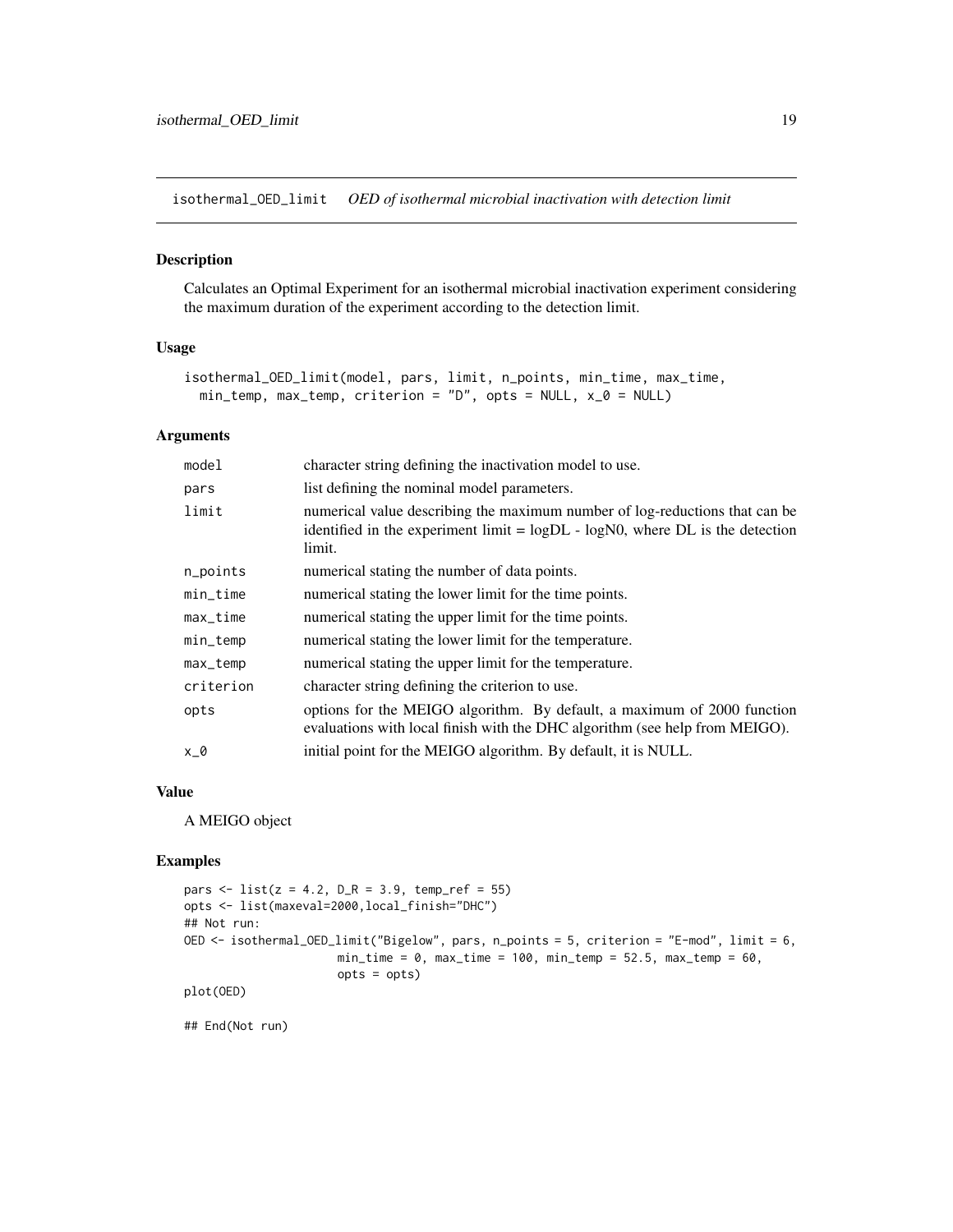```
isothermal_sensitivities
```
*Local sensitivites of isothermal microbial inactivation*

#### Description

Local sensitivites of isothermal microbial inactivation

#### Usage

isothermal\_sensitivities(model, exp\_design, pars)

#### Arguments

| model      | character defining the inactivation model according to the rules in the biolinactivation<br>package. |
|------------|------------------------------------------------------------------------------------------------------|
| exp_design | data, frame with two columns named times and temperature describing the<br>experiment design.        |
| pars       | list defining the model parameters according to the rules defined in the bioinactivation<br>package. |

#### Value

A list of class "IsoSensitivities" with 3 entries:

model Inactivation model.

pars Model parameters used for the calculations.

sensitivities data.frame adding columns to exp\_design with the calculated sensitivities. Local sensitivities are named as the parameters, scaled sensitivities as parameter\_name+\_scaled.

#### Examples

```
library("tidyverse")
time_profile \leq seq(0, 50, length = 20)
Temp_profile \leq seq(52.5,60, length = 3)
exp_design <- expand.grid(time_profile,Temp_profile) %>%
 rename(times = Var1, temperature = Var2)
pars <- list(z = 4.2, D_R = 3.9, temp_ref = 55)
my_sensitivities <- isothermal_sensitivities("Bigelow", exp_design, pars)
plot(my_sensitivities)
plot(my_sensitivities, limit = 6)
```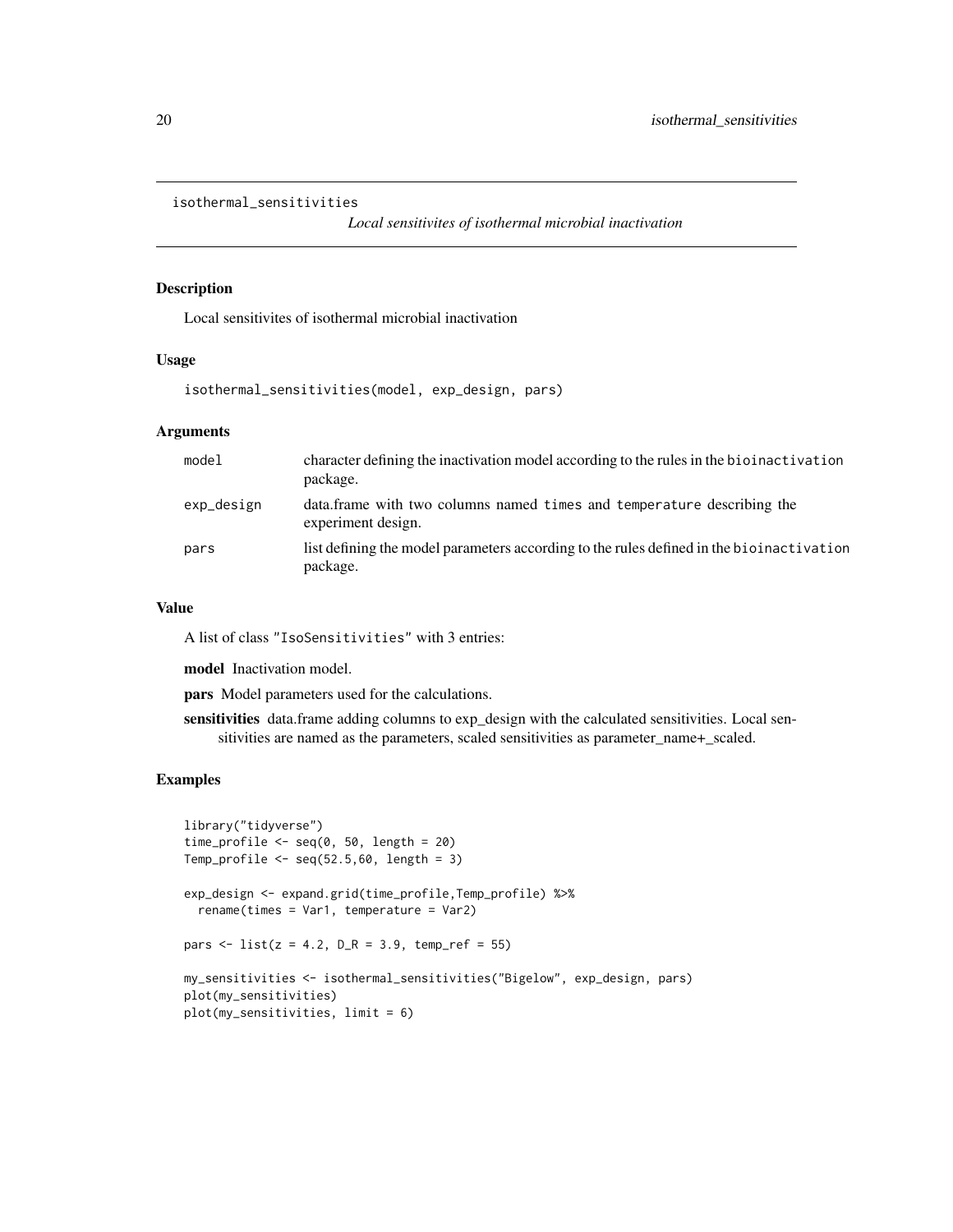<span id="page-20-0"></span>

Objective Function for the D Criterium

#### Usage

objective\_D(times, sensitivities)

#### Arguments

| times | A numeric vector of points where the FIM will be calculated.  |
|-------|---------------------------------------------------------------|
|       | sensitivities An object returned by sensitivity_inactivation. |

objective\_D\_penalty *Objective Function for the D Criterium with Penalty*

# Description

Objective Function for the D Criterium with Penalty

# Usage

```
objective_D_penalty(times, sensitivities, time_min, ...)
```

| times                   | Numeric vector of points where the FIM is calculated.         |  |
|-------------------------|---------------------------------------------------------------|--|
|                         | sensitivities An object returned by sensitivity inactivation. |  |
| time_min                | Numeric defining the minimum time between measurements.       |  |
| $\cdot$ $\cdot$ $\cdot$ | Additional arguments passed to penalty function.              |  |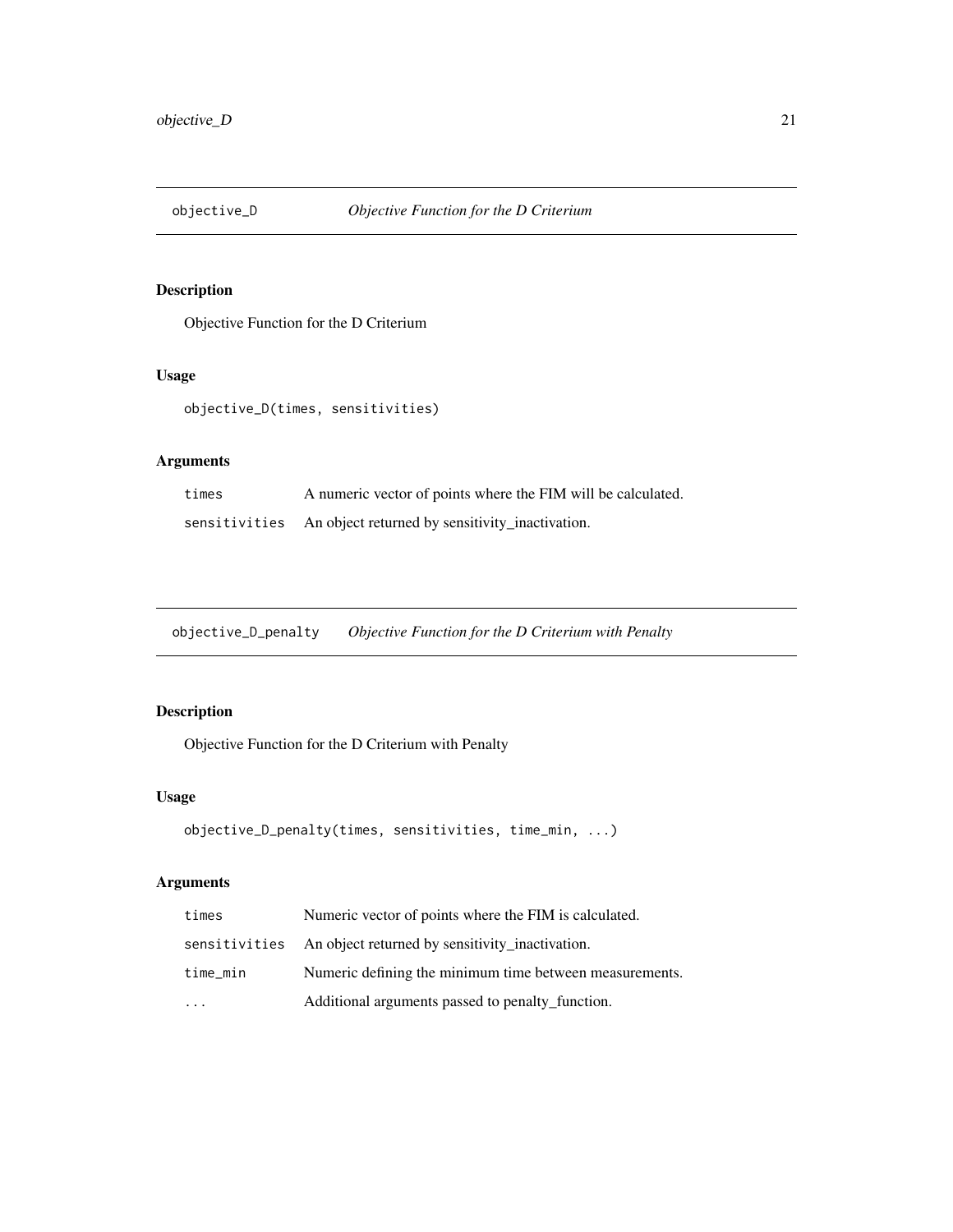<span id="page-21-0"></span>

Objective Function for the modified-E Criterium

#### Usage

```
objective_Emod(times, sensitivities)
```
# Arguments

| times | A numeric vector of points where the FIM will be calculated.  |
|-------|---------------------------------------------------------------|
|       | sensitivities An object returned by sensitivity_inactivation. |

objective\_Emod\_penalty

*Objective Function for the modified-E Criterium with Penalty*

# Description

Objective Function for the modified-E Criterium with Penalty

#### Usage

```
objective_Emod_penalty(times, sensitivities, time_min, ...)
```

| times    | Numeric vector of points where the FIM is calculated.         |  |
|----------|---------------------------------------------------------------|--|
|          | sensitivities An object returned by sensitivity inactivation. |  |
| time_min | Numeric defining the minimum time between measurements.       |  |
| $\cdot$  | Additional arguments passed to penalty_function.              |  |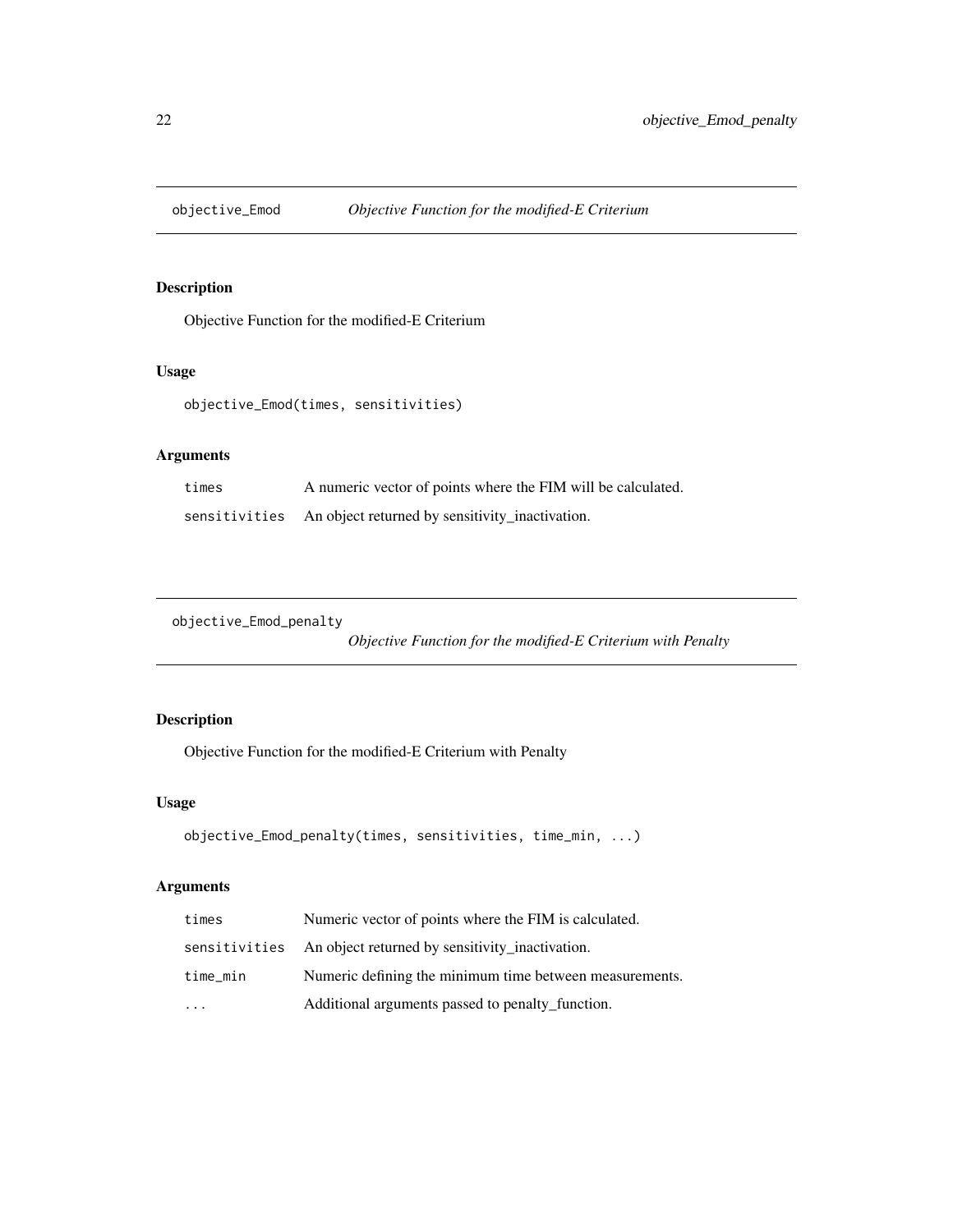<span id="page-22-0"></span>optimize\_refTemp *Optimization of the Reference Temperature*

#### Description

Finds the optimum value of the reference temperature which minimizes the correlation between sensitivty functions of the model parameters.

#### Usage

```
optimize_refTemp(temp_ref0, lower, upper, inactivation_model, parms,
  temp_profile, parms_fix, n_times = 100)
```
#### Arguments

| temp_ref0          | Initial value of the reference temperature to use for the optimization.                                                      |  |
|--------------------|------------------------------------------------------------------------------------------------------------------------------|--|
| lower              | Lower bound for the reference temperature.                                                                                   |  |
| upper              | Upper bound for the reference temperature.                                                                                   |  |
| inactivation_model |                                                                                                                              |  |
|                    | Character identifying the inactivation model to use for the calculation.                                                     |  |
| parms              | Numeric vector with the nominal values of the model parameters.                                                              |  |
| temp_profile       | Data frame describing the environmental conditions.                                                                          |  |
| parms_fix          | Nominal value of the parameters not considered for the sensitivity.                                                          |  |
| $n$ _times         | Numeric value specifying the nombers of time points where the sensitivity func-<br>tions will be calculated. 100 by default. |  |

#### Details

The optimization is made using the [optim](#page-0-0) function. The target for the optimization is the maximization of the determinant of the correlation matrix between parameter sensitivities. The Brent method is used, as it is the recommended one for unidimensional optimization. The parameters z and D/delta cannot be fixed.

# Value

The object returned by [optim](#page-0-0).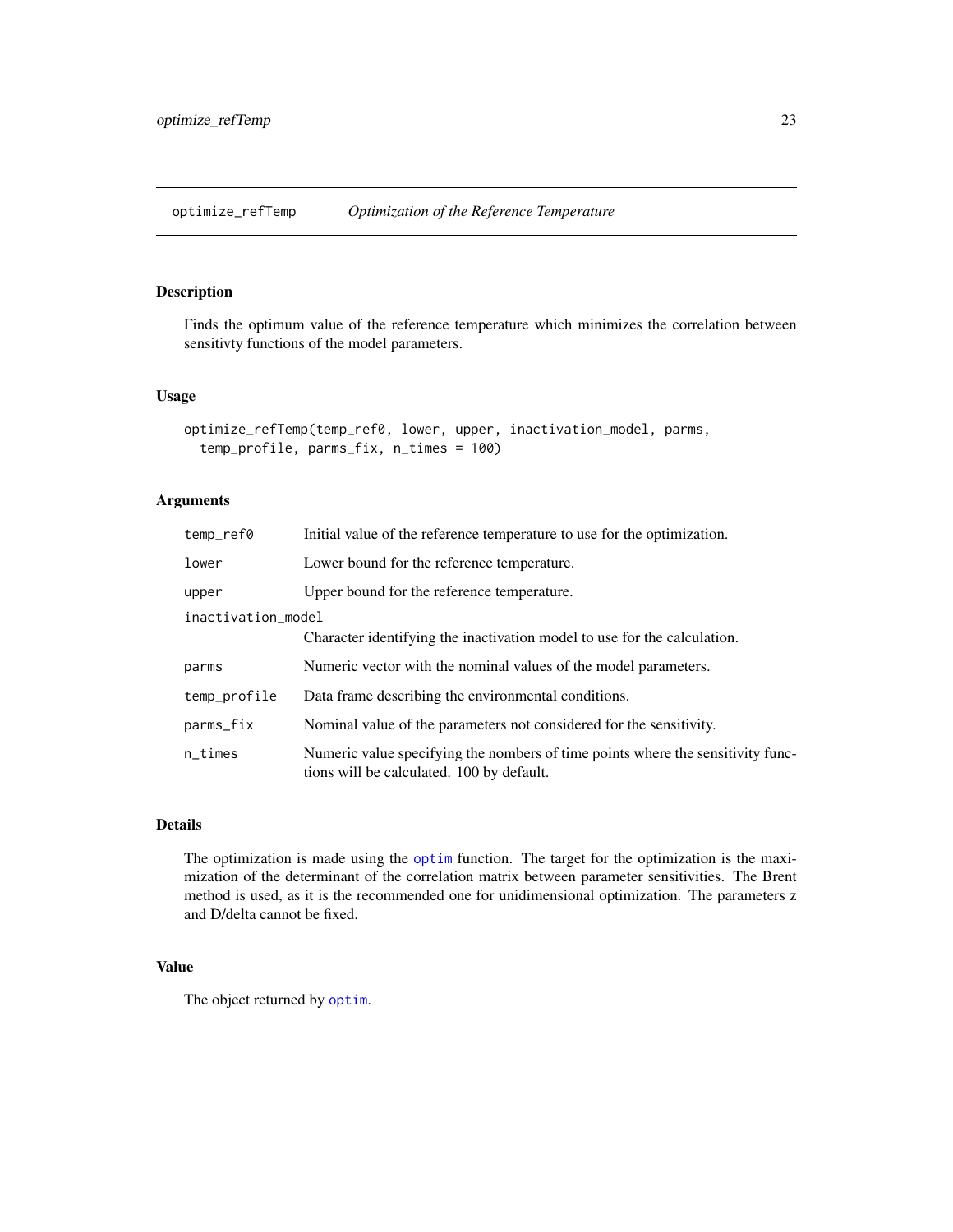<span id="page-23-0"></span>penalty\_function *Penalty Function for OED*

#### Description

Penalty Function for OED

#### Usage

```
penalty_function(time_points, time_min, a_penalty = 1e+15,
 b_penalty = 2e+15)
```
# Arguments

| time_points | Numeric vector of time points for the measurements.                  |
|-------------|----------------------------------------------------------------------|
| time_min    | Numeric defining the minimum time between measurements.              |
| $a$ penalty | Numeric defining the shape of the penalty function. 1e15 by default. |
| b_penalty   | Numeric defining the shape of the penalty function. 2e15 by default. |

plot.IsoSensitivities *Plotting of IsoSensitivities objects*

# Description

Plotting of IsoSensitivities objects

#### Usage

```
## S3 method for class 'IsoSensitivities'
plot(x, y = NULL, ..., limit = NULL)
```

| X                       | an object of class IsoSensitivities           |  |
|-------------------------|-----------------------------------------------|--|
| y                       | ignored                                       |  |
| $\cdot$ $\cdot$ $\cdot$ | ignored                                       |  |
| limit                   | Detection limit, NULL by default (not ploted) |  |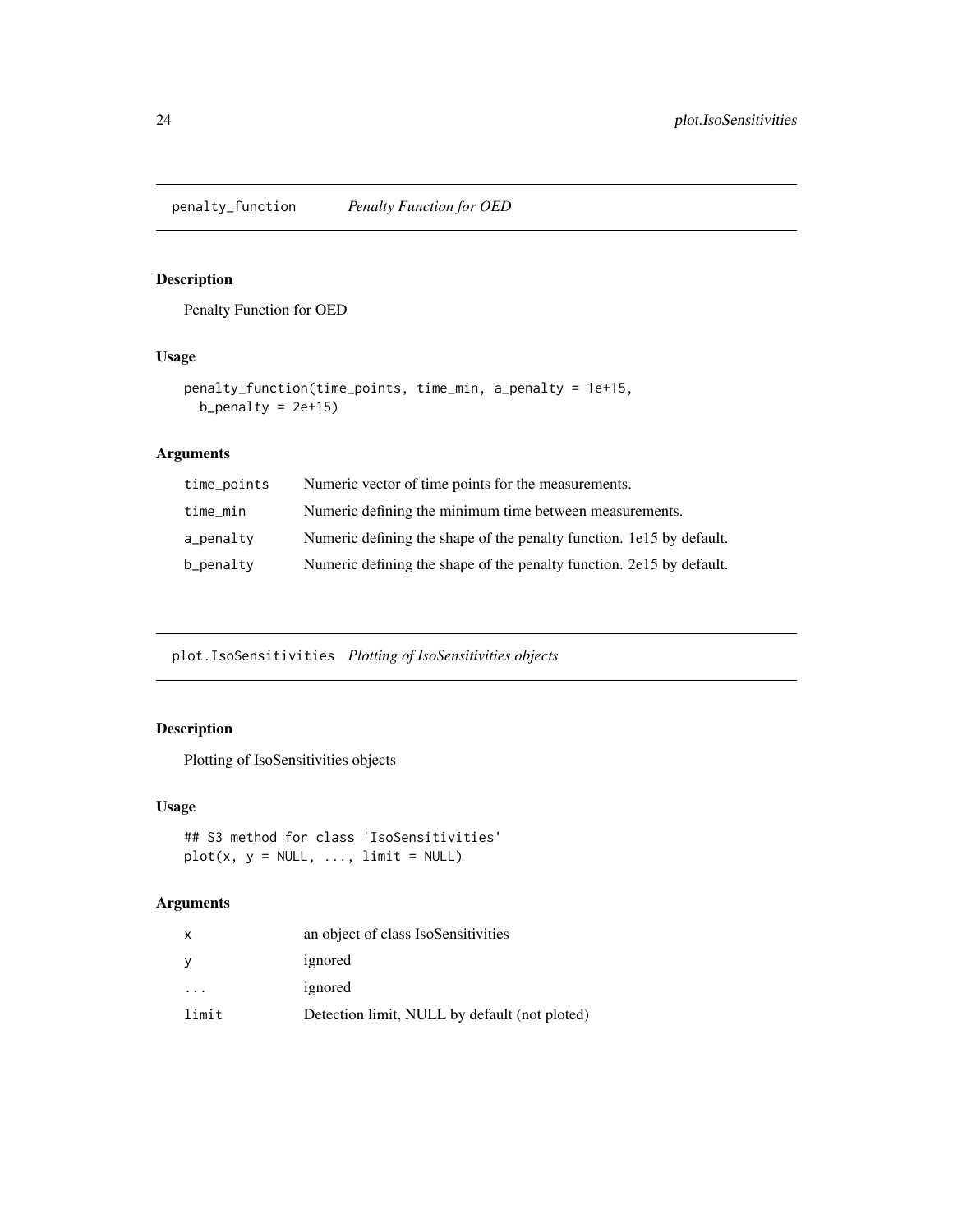<span id="page-24-0"></span>Plot of OEDinactivation

# Usage

## S3 method for class 'OEDinactivation'  $plot(x, y = NULL, ...)$ 

#### Arguments

| x       | An instance of OEDinactivation |
|---------|--------------------------------|
|         | Ignored                        |
| $\cdot$ | Ignored                        |

plot.OEDisothermal *Plot of OEDisothermal object*

# Description

Plot of OEDisothermal object

#### Usage

## S3 method for class 'OEDisothermal'  $plot(x, y = NULL, ...)$ 

| х | an object of class IsoSensitivities |
|---|-------------------------------------|
|   | ignored                             |
|   | ignored                             |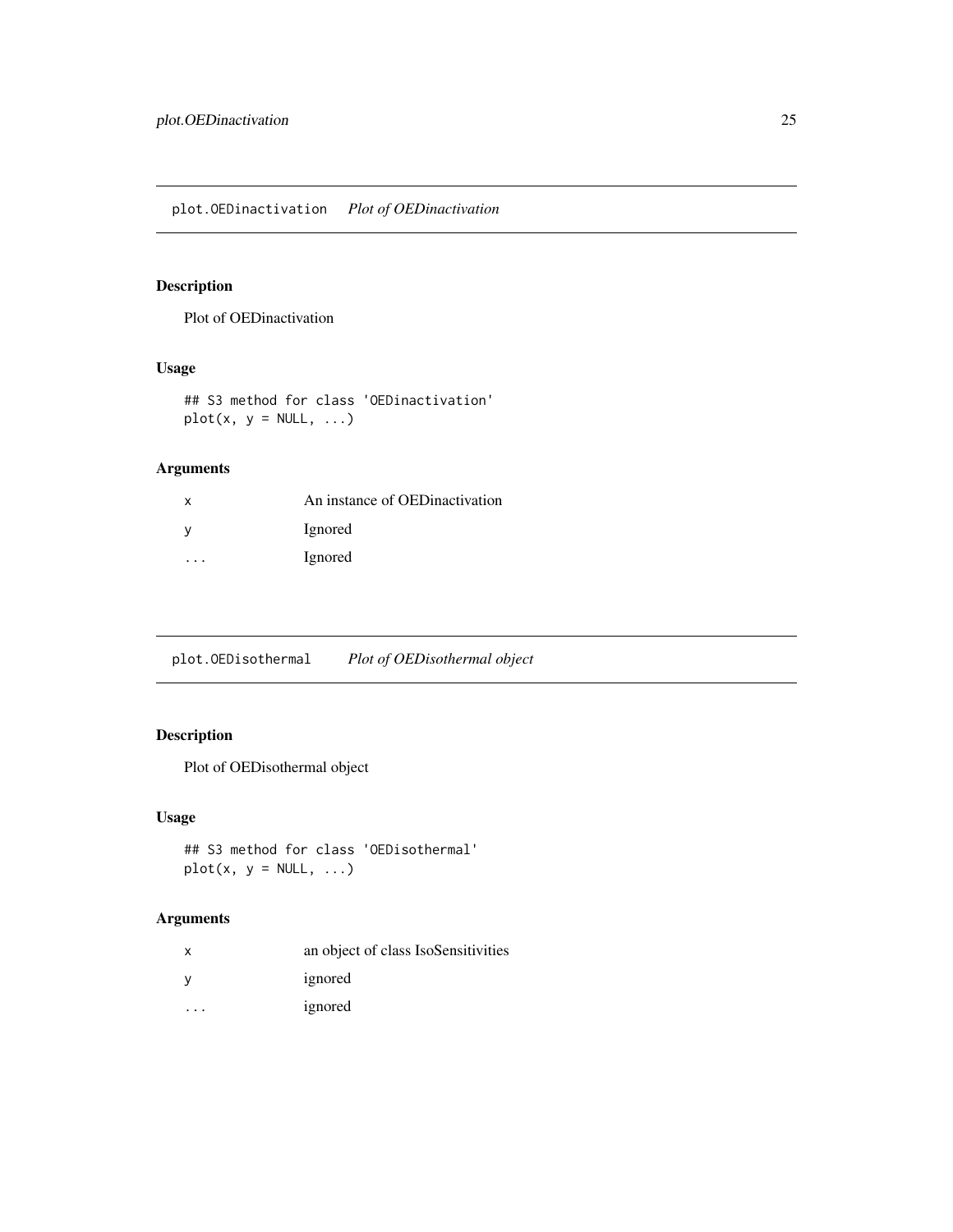<span id="page-25-0"></span>plot.parCorrelation *Correlation Plot of Parameter Sensitivities*

#### Description

Makes a correlation plot of the sensitivities between model parameters.

#### Usage

```
## S3 method for class 'parCorrelation'
plot(x, y = NULL, ...)
```
#### Arguments

| x | Instance of parCorrelation |
|---|----------------------------|
|   | Ignored                    |
| . | Ignored                    |

refTemp\_optim\_handler *Hanlder for the Optimization of Reference Temperature*

# Description

Hanlder for the Optimization of Reference Temperature

#### Usage

```
refTemp_optim_handler(temp_ref, inactivation_model, parms, temp_profile,
 parms_fix, n_times, temp_ref0)
```

| temp_ref           | New value of the reference temperature.                                                                                      |  |
|--------------------|------------------------------------------------------------------------------------------------------------------------------|--|
| inactivation_model |                                                                                                                              |  |
|                    | Character identifying the inactivation model to use for the calculation.                                                     |  |
| parms              | Numeric vector with the nominal values of the model parameters.                                                              |  |
| temp_profile       | Data frame describing the environmental conditions.                                                                          |  |
| parms_fix          | Nominal value of the parameters not considered for the sensitivity.                                                          |  |
| $n$ _times         | Numeric value specifying the nombers of time points where the sensitivity func-<br>tions will be calculated. 100 by default. |  |
| temp_ref0          | Initial value of the reference temperature.                                                                                  |  |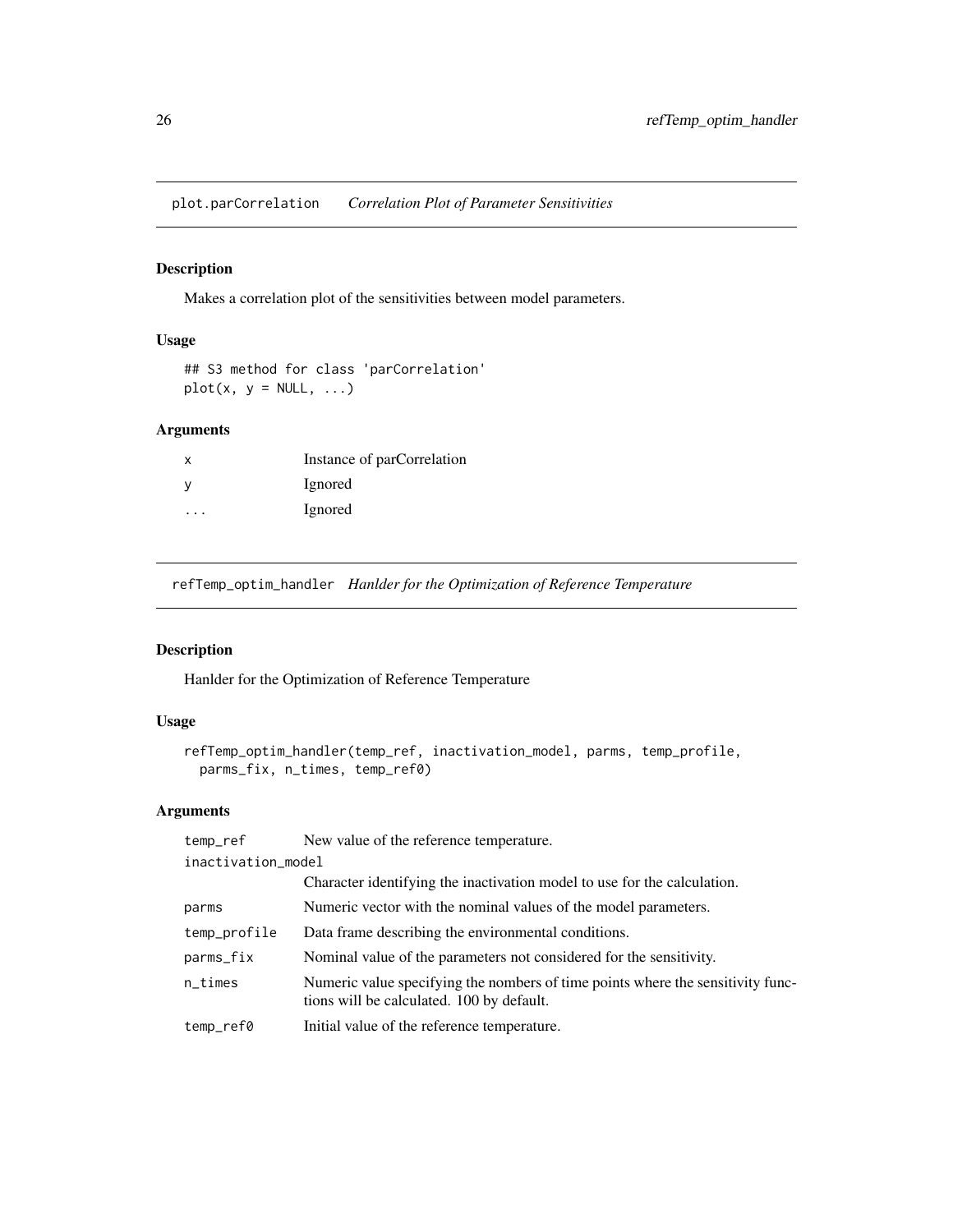<span id="page-26-0"></span>sensitivities\_Bigelow *Local sensitivities of the Bigelow model*

# Description

Local sensitivities of the Bigelow model

#### Usage

```
sensitivities_Bigelow(exp_design, pars)
```
#### Arguments

| exp_design | data. frame with two columns named times and temperature describing the<br>experiment design.        |
|------------|------------------------------------------------------------------------------------------------------|
| pars       | list defining the model parameters according to the rules defined in the bioinactivation<br>package. |

#### Value

A data frame with the same number of rows as exp\_design with additional column for local sensitivities. These are named D\_R and z for local sensitivities and D\_R\_scaled and z\_scaled for scaled locan sensitivities.

sensitivities\_Mafart *Local sensitivities of the Mafart model*

# Description

Local sensitivities of the Mafart model

#### Usage

```
sensitivities_Mafart(exp_design, pars)
```

| exp_design | data. frame with two columns named times and temperature describing the<br>experiment design.        |
|------------|------------------------------------------------------------------------------------------------------|
| pars       | list defining the model parameters according to the rules defined in the bioinactivation<br>package. |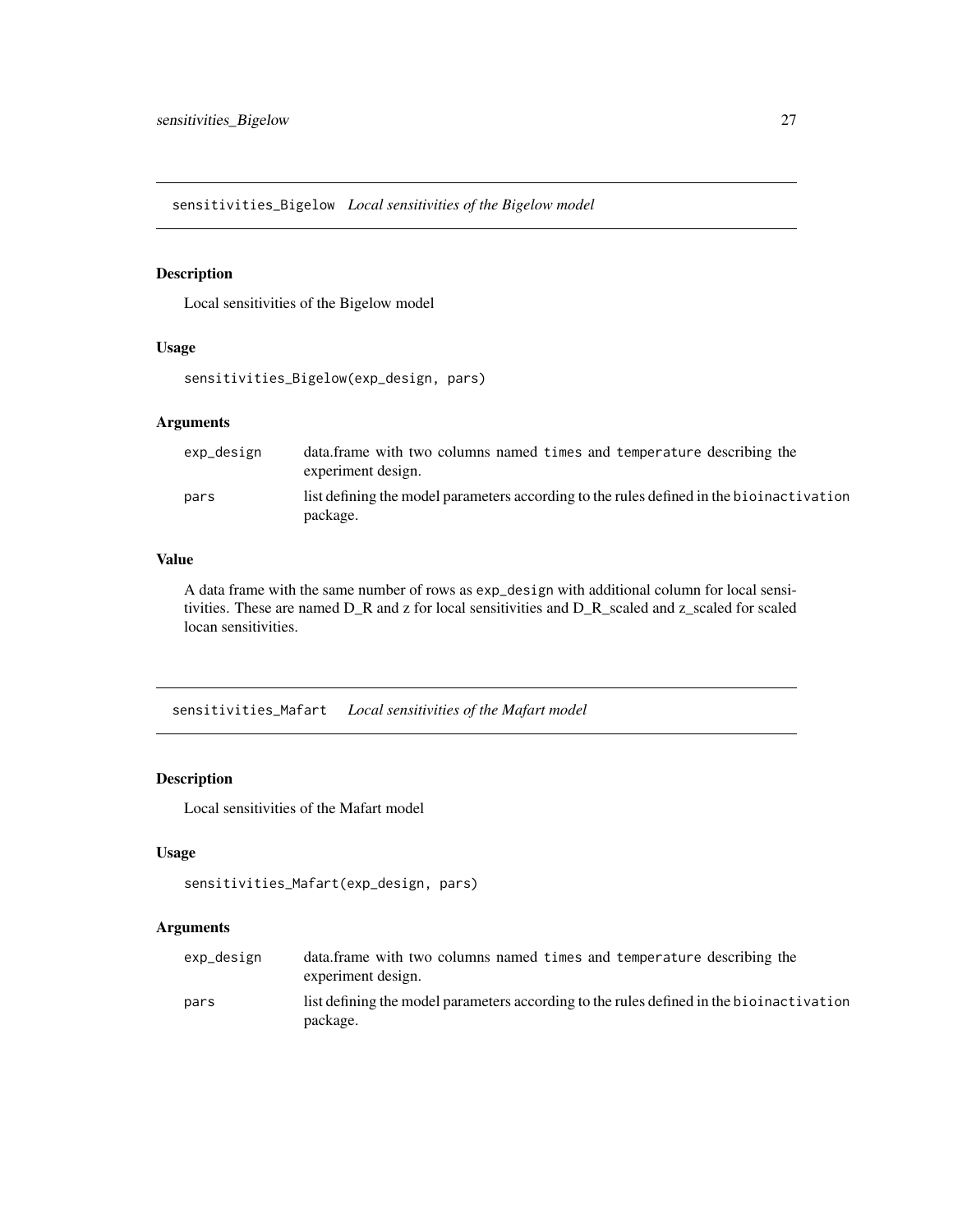<span id="page-27-0"></span>sensitivities\_Peleg *Local sensitivities of the Peleg model*

#### Description

Local sensitivities of the Peleg model

#### Usage

sensitivities\_Peleg(exp\_design, pars)

#### Arguments

| exp_design | data. frame with two columns named times and temperature describing the<br>experiment design.        |
|------------|------------------------------------------------------------------------------------------------------|
| pars       | list defining the model parameters according to the rules defined in the bioinactivation<br>package. |

<span id="page-27-1"></span>sensitivity\_inactivation

*Local sensitivities of microbial inactivation*

#### Description

Calculates the local sensitivity function of a microbial inactivation process. These are estimated using finite differences, through the function [sensFun](#page-0-0) from the [FME](#page-0-0) package.

# Usage

```
sensitivity_inactivation(inactivation_model, parms, temp_profile,
 parms_fix, n_times = 100, varscale = 1, parscale = 1,
 sensvar = "logN", ...
```
# Arguments

inactivation\_model

|              | Character defining the inactivation model to use.                                                                            |
|--------------|------------------------------------------------------------------------------------------------------------------------------|
| parms        | Numeric vector with the nominal values of the model parameters.                                                              |
| temp_profile | Data frame describing the environmental conditions.                                                                          |
| parms_fix    | Nominal value of the parameters not considered for the sensitivity.                                                          |
| n_times      | Numeric value specifying the nombers of time points where the sensitivity func-<br>tions will be calculated. 100 by default. |
| varscale     | The scaling factor for sensitivity variables. NULL indicates that the variable value<br>is used. 1 by default.               |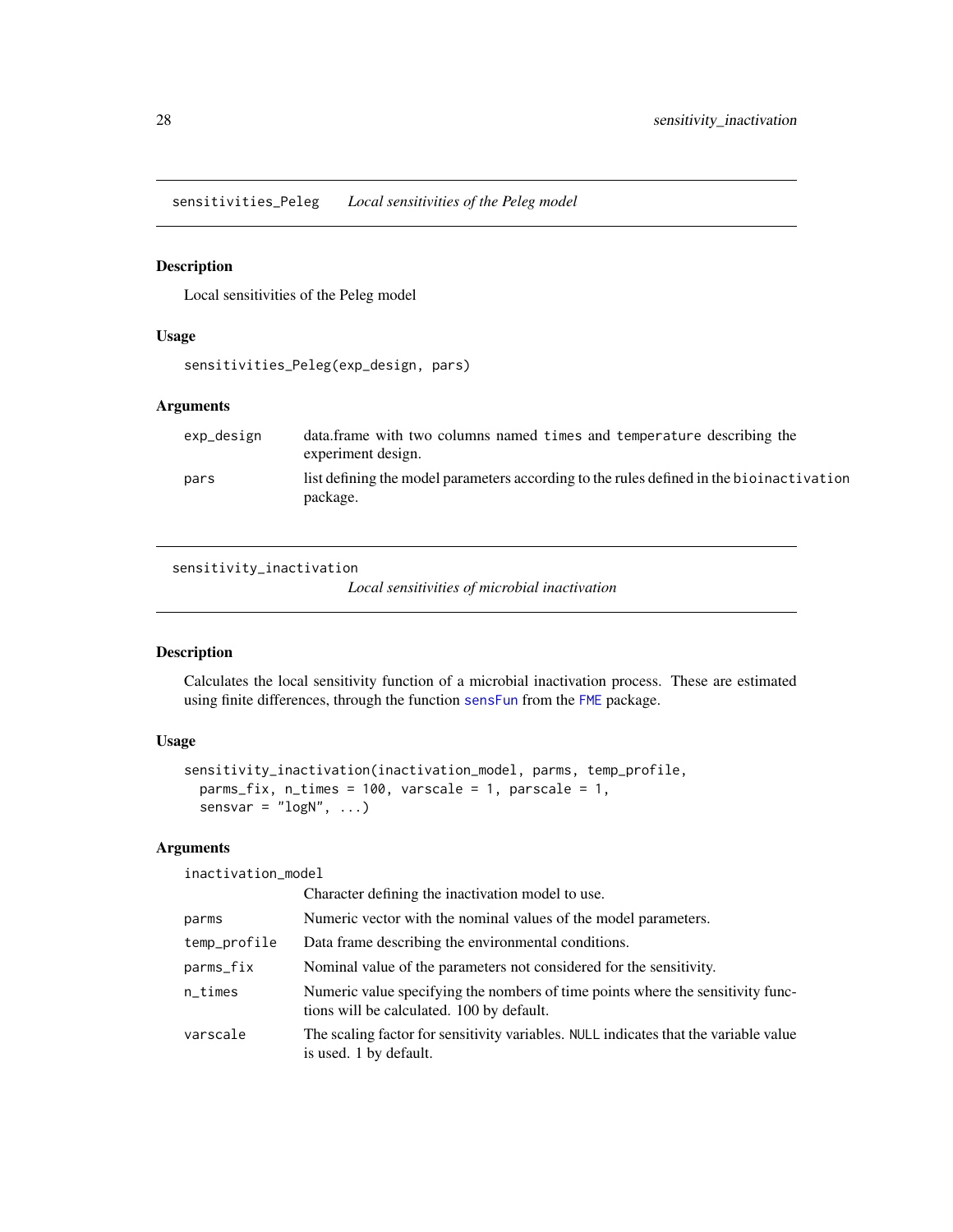<span id="page-28-0"></span>

| parscale | The scaling factor for parameters. NULL indicates that the parameter value is<br>used. 1 by default. |
|----------|------------------------------------------------------------------------------------------------------|
| sensvar  | The output variable for which the sensitivity will be estimated. "LogN" by de-<br>fault.             |
| $\cdots$ | Additional arguments passed to sensFun                                                               |

# Value

A data.frame of class sensFun.

#### See Also

[sensFun](#page-0-0)

#### Examples

```
parms_fix <- c(temp_ref = 57.5)
parms <- c(delta_ref = 3.9,
           z = 4.2,
           p = 1,
           N0 = 1e6\mathcal{L}temp_profile <- data.frame(time = c(0, 60), temperature = c(30, 60)\mathcal{L}sensitivity <- sensitivity_inactivation("Mafart", parms,
                                 temp_profile, parms_fix)
```
plot(sensitivity)